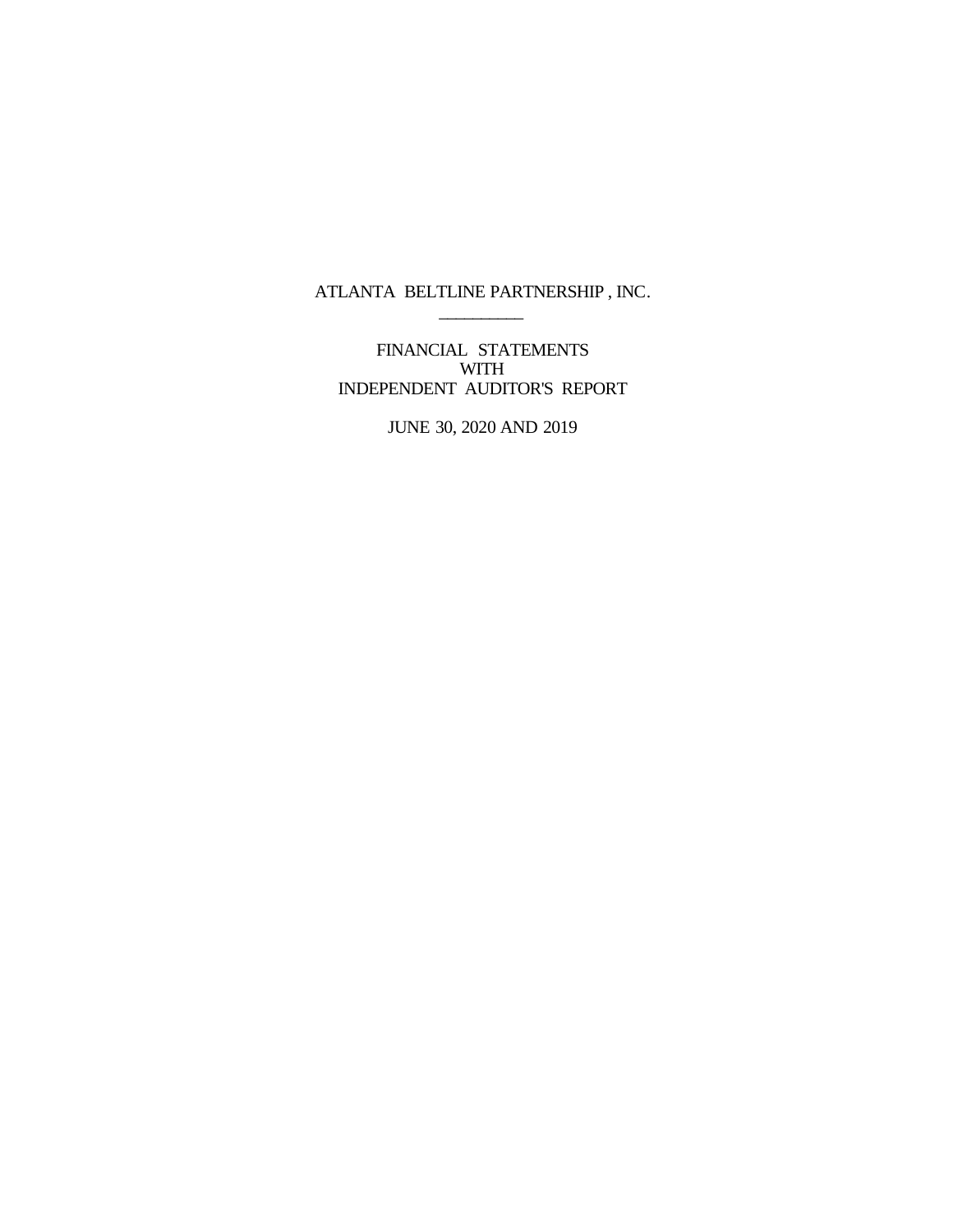# ATLANTA BELTINE PARTNERSHIP, INC.

## TABLE OF CONTENTS  $\overline{\phantom{a}}$   $\overline{\phantom{a}}$   $\overline{\phantom{a}}$   $\overline{\phantom{a}}$   $\overline{\phantom{a}}$   $\overline{\phantom{a}}$   $\overline{\phantom{a}}$   $\overline{\phantom{a}}$   $\overline{\phantom{a}}$   $\overline{\phantom{a}}$   $\overline{\phantom{a}}$   $\overline{\phantom{a}}$   $\overline{\phantom{a}}$   $\overline{\phantom{a}}$   $\overline{\phantom{a}}$   $\overline{\phantom{a}}$   $\overline{\phantom{a}}$   $\overline{\phantom{a}}$   $\overline{\$

|                                                                                | Page           |
|--------------------------------------------------------------------------------|----------------|
| Independent Auditor's Report                                                   | $\mathbf{1}$   |
| <b>Financial Statements:</b>                                                   |                |
| <b>Statement s of Financial Position</b><br>as of June 30, 2020 and 2019       | 3              |
| <b>Statement s of Activities</b><br>for the Years Ended June 30, 2020 and 2019 | $\overline{4}$ |
| Statement of Functional Expenses<br>for the Year Ended June 30, 2020           | 5              |
| Statement of Functional Expenses<br>for the Year Ended June 30, 2019           | 6              |
| <b>Statement s of Cash Flows</b><br>for the Years Ended June 30, 2020 and 2019 | 7              |
| Notes to Financial Statements                                                  | 8              |
| Supplemental Information:                                                      |                |
| Schedule of State Awards Expended<br>for the Year Ended June 30, 2020          | 21             |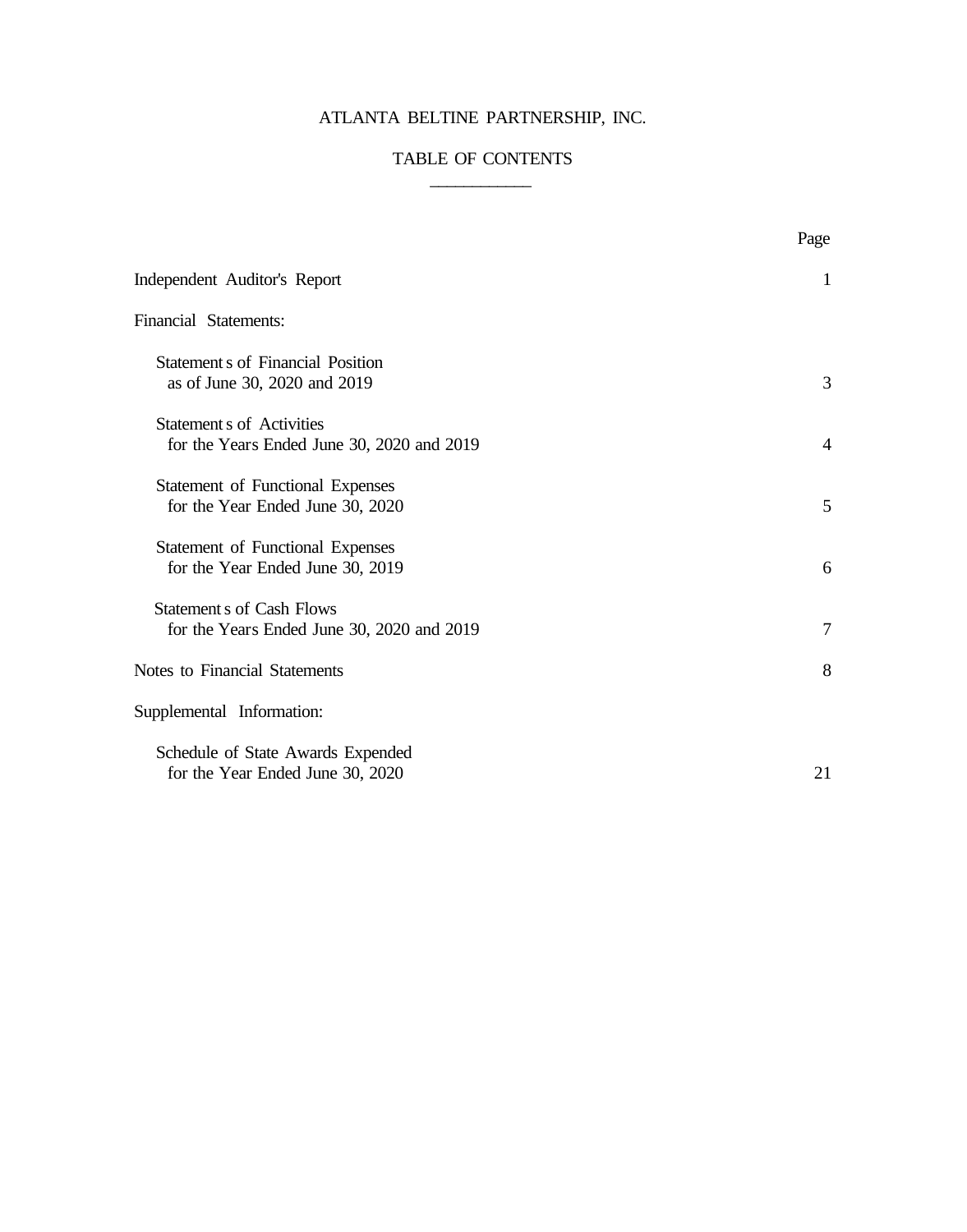

#### INDEPENDENT AUDITOR'S REPORT

To the Board of Directors of Atlanta BeltLine Partnership Inc.:

#### **Report on the Financial Statements**

We have audited the accompanying financial statements of Atlanta BeltLine Partnership, Inc. (a nonprofit Organization) , which comprise the statements of financial position as of June 30, 2020 and 2019 and the related statements of activities, functional expenses, and cash flows for the years then ended, and the related notes to the financial statements.

#### **Management's Responsibility for the Financial Statements**

Management is responsible for the preparation and fair presentation of these financial statements in accordance with accounting principles generally accepted in the United States of America; this includes the design, implementation, and maintenance of internal control relevant to the preparation and fair presentation of financial statements that are free from material misstatement, whether due to fraud or error.

#### **Auditor's Responsibility**

Our responsibility is to express an opinion on these financial statements based on our audits. We conducted our audits in accordance with auditing standards generally accepted in the United States of America. Those standards require that we plan and perform the audit to obtain reasonable assurance about whether the financial statements are free of material misstatement.

An audit involves performing procedures to obtain audit evidence about the amounts and disclosures in the financial statements. The procedures selected depend on the auditor's judgment, including the assessment of the risks of material misstatement of the financial statements, whether due to fraud or error. In making those risk assessments, the auditor considers internal control relevant to the entity's preparation and fair presentation of the financial statements in order to design audit procedures that are appropriate in the circumstances, but not for the purpose of expressing an opinion on the effectiveness of the entity's internal control. Accordingly, we express no such opinion. An audit also includes evaluating the appropriateness of accounting policies used and the reasonableness of significant accounting estimates made by management, as well as evaluating the overall presentation of the financial statements.

We believe that the audit evidence we have obtained is sufficient and appropriate to provide a basis for our audit opinion.

#### **Opinion**

In our opinion, the financial statements referred to above present fairly, in all material respects, the financial position of Atlanta BeltLine Partnership, Inc. as of June 30, 2020 and 2019, and the changes in its net assets and its cash flows for the years then ended in accordance with accounting principles generally accepted in the United States of America.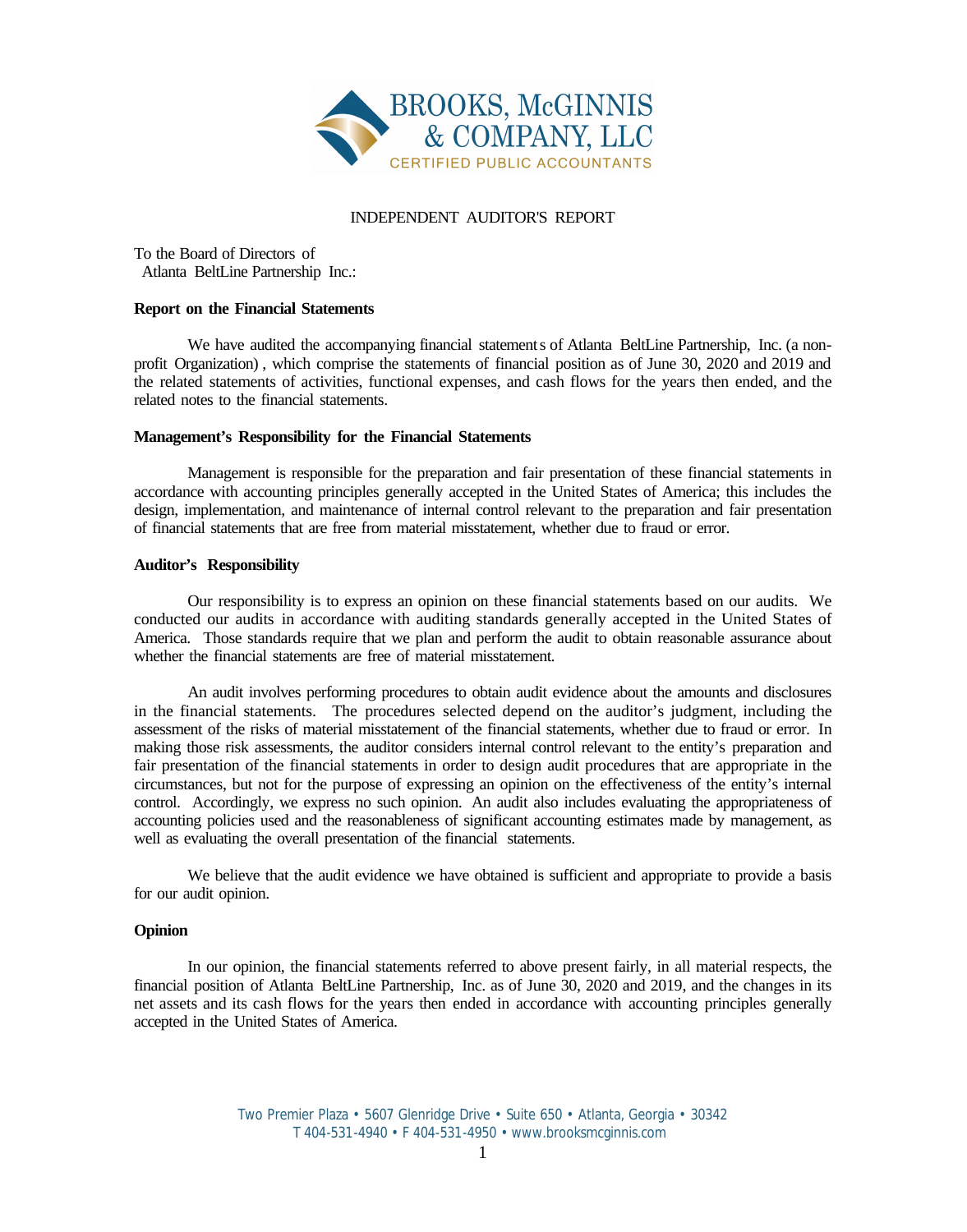#### **Report on Supplementary Information**

Our audit was conducted for the purpose of forming an opinion on the financial statements as a whole. The schedule of state awards expended on page 21 is presented for purposes of additional analysis and is not a required part of the financial statements. Such information is the responsibility of management and was derived from and relates directly to the underlying accounting and other records used to prepare the financial statements. The information has been subjected to the auditing procedures applied in the audit of the financial statements and certain additional procedures, including comparing and reconciling such information directly to the underlying accounting and other records used to prepare the financial statements or to the financial statements themselves, and other additional procedures in accordance with auditing standards generally accepted in the United States of America. In our opinion, the information is fairly stated in all material respects in relation to the financial statements as a whole.

Brooks, Mextinnis & Company, LLC

Atlanta, Georgia October 21, 2020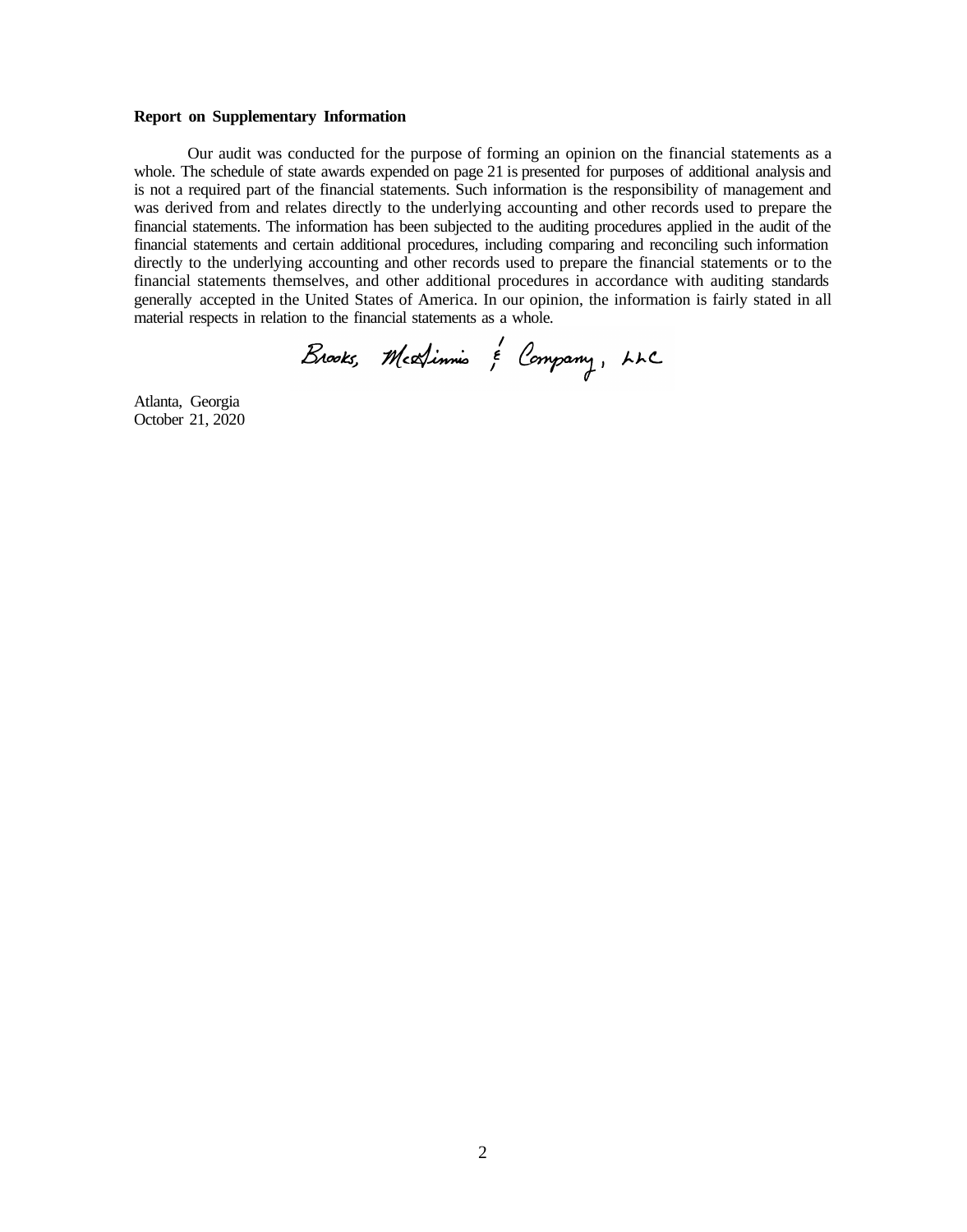## ATLANTA BELTLINE PARTNERSHIP, INC. STATEMENTS OF FINANCIAL POSITION JUNE 30, 2020 AND 2019

 $\mathcal{L}_\text{max}$ 

|                                                                                                                                                                  |    | 2020                                                     |    | 2019                                      |  |  |  |  |
|------------------------------------------------------------------------------------------------------------------------------------------------------------------|----|----------------------------------------------------------|----|-------------------------------------------|--|--|--|--|
| <b>ASSETS</b>                                                                                                                                                    |    |                                                          |    |                                           |  |  |  |  |
| Cash and cash equivalents<br>Unconditional promises to give, net<br>Prepaid expenses and other assets<br>Construction in progress<br>Property and equipment, net | \$ | 1,807,297<br>1,226,873<br>35,711<br>4,218,685<br>598,105 | \$ | 1,555,460<br>826,799<br>28,991<br>861,473 |  |  |  |  |
| Total assets                                                                                                                                                     | \$ | 7,886,671                                                | \$ | 3,272,723                                 |  |  |  |  |
| <b>LIABILITIES AND NET ASSETS</b>                                                                                                                                |    |                                                          |    |                                           |  |  |  |  |
| Liabilities:                                                                                                                                                     |    |                                                          |    |                                           |  |  |  |  |
| Accounts payable and accrued expenses<br>Accounts payable - construction                                                                                         | \$ | 131,990<br>1,273,010                                     | \$ | 137,638                                   |  |  |  |  |
| Due to Atlanta BeltLine, Inc.                                                                                                                                    |    | 178,187                                                  |    | 379,716                                   |  |  |  |  |
| Refundable advance<br>Other liabilities                                                                                                                          |    | 41,946<br>50,081                                         |    | 35,166                                    |  |  |  |  |
| Total liabilities                                                                                                                                                |    | 1,675,214                                                |    | 552,520                                   |  |  |  |  |
| Commitments and contingencies                                                                                                                                    |    |                                                          |    |                                           |  |  |  |  |
| Net assets:                                                                                                                                                      |    |                                                          |    |                                           |  |  |  |  |
| Without donor restrictions                                                                                                                                       |    | 4,603,173                                                |    | 1,142,573                                 |  |  |  |  |
| With donor restrictions                                                                                                                                          |    | 1,608,284                                                |    | 1,577,630                                 |  |  |  |  |
| Total net assets                                                                                                                                                 |    | 6,211,457                                                |    | 2,720,203                                 |  |  |  |  |
| Total liabilities and net assets                                                                                                                                 | \$ | 7,886,671                                                | \$ | 3,272,723                                 |  |  |  |  |

The accompanying notes are an integral part of these financial statements.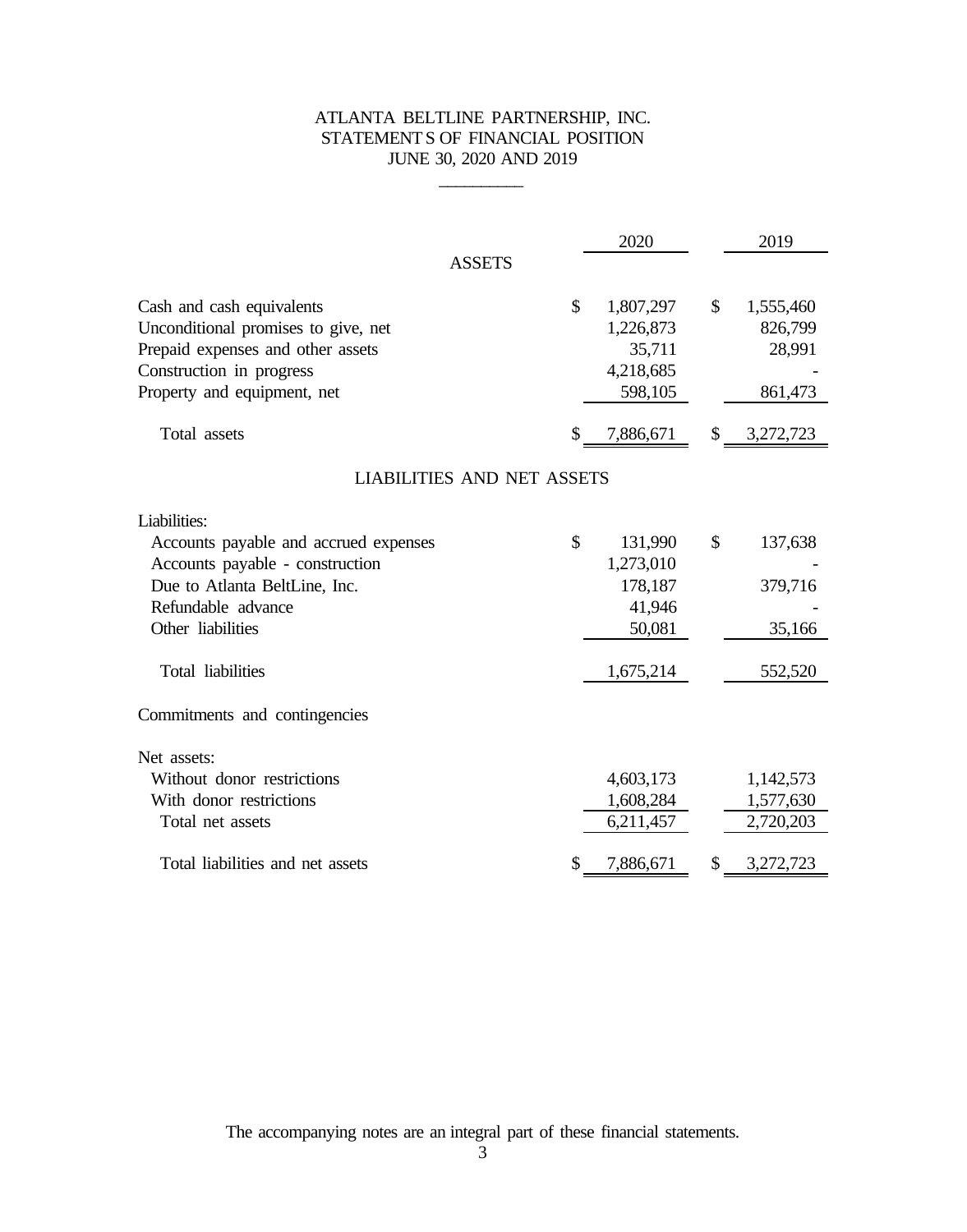## ATLANTA BELTLINE PARTNERSHIP, INC. STATEMENTS OF ACTIVITIES FOR THE YEARS ENDED JUNE 30, 2020 AND 2019

 $\overline{\phantom{a}}$ 

|                                                              | 2020            | 2019            |
|--------------------------------------------------------------|-----------------|-----------------|
| Changes in net assets without donor restrictions:            |                 |                 |
| Revenues, gains and support:                                 |                 |                 |
| Contributions                                                | \$<br>358,316   | \$<br>387,610   |
| In-kind donations                                            | 706,895         | 17,187          |
| Special event revenue, net of \$75,646 and \$180,237         |                 |                 |
| in direct expenses in fiscal 2020 and 2019, respectively     | 132,582         | 208,324         |
| Program revenues                                             | 33,883          | 39,693          |
| Loss on disposal of property and equipment                   |                 | (6,727)         |
| Other income                                                 | 25,801          | 25,266          |
| Total revenues                                               | 1,257,477       | 671,353         |
| Net assets released from restrictions                        | 5,551,483       | 2,674,182       |
| Total revenues, gains and support without                    |                 |                 |
| donor restrictions                                           | 6,808,960       | 3,345,535       |
| Expenses:                                                    |                 |                 |
| Program services:                                            |                 |                 |
| Enable the Project                                           | 1,418,892       | 1,382,138       |
| Engage the Public                                            | 908,023         | 1,036,055       |
| Empower the Residents                                        | 249,067         | 155,021         |
| Total program services                                       | 2,575,982       | 2,573,214       |
| Supporting services:                                         |                 |                 |
| Management and general                                       | 327,258         | 395,793         |
| Fundraising                                                  | 445,120         | 437,851         |
| Total expenses                                               | 3,348,360       | 3,406,858       |
| Increase (decrease) in net assets without donor restrictions | 3,460,600       | (61, 323)       |
| Changes in net assets with donor restrictions:               |                 |                 |
| Contributions                                                | 5,398,175       | 1,046,599       |
| Governmental grants                                          | 183,962         | 31,000          |
| Net assets released from restrictions                        | (5,551,483)     | (2,674,182)     |
| Increase (decrease) in net assets with donor restrictions    | 30,654          | (1,596,583)     |
| Increase (decrease) in net assets                            | 3,491,254       | (1,657,906)     |
| Net assets, beginning of year                                | 2,720,203       | 4,378,109       |
| Net assets, end of year                                      | \$<br>6,211,457 | \$<br>2,720,203 |

The accompanying notes are an integral part of these financial statements.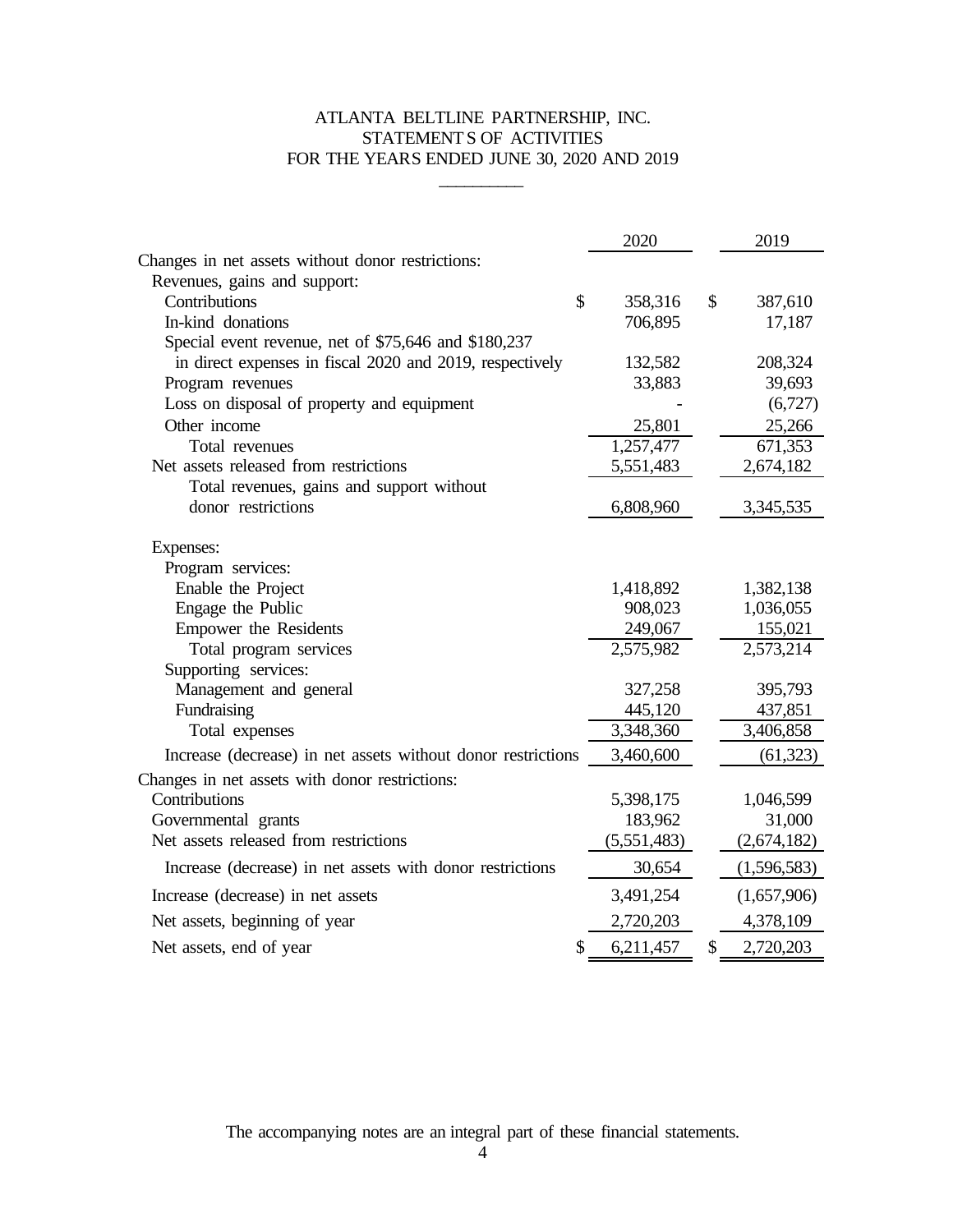## ATLANTA BELTLINE PARTNERSHIP, INC. STATEMENT OF FUNCTIONAL EXPENSES FOR THE YEAR ENDED JUNE 30, 2020

 $\overline{\phantom{a}}$ 

|                                      | Enable the<br>Project | Engage the<br>Public | Empower the<br>Residents | Total<br>Program | Management<br>and General | Fundraising | Total     |
|--------------------------------------|-----------------------|----------------------|--------------------------|------------------|---------------------------|-------------|-----------|
| Salaries and wages                   | \$<br>124,396 \$      | 176,774 \$           | 78,566 \$                | 379,736 \$       | 130,943 \$                | 144,038 \$  | 654,717   |
| Payroll taxes                        | 9,940                 | 14,126               | 6,278                    | 30,344           | 10,464                    | 11,510      | 52,318    |
| Employee benefits                    | 12,748                | 18,115               | 8,051                    | 38,914           | 13,419                    | 14,761      | 67,094    |
| Total payroll expense                | 147,084               | 209,015              | 92,895                   | 448,994          | 154,826                   | 170,309     | 774,129   |
| Grants                               | 1,221,095             | 247,500              | 15,000                   | 1,483,595        |                           |             | 1,483,595 |
| Consultants and contractors          |                       | 139,635              | 22,110                   | 161,745          | 67,276                    | 219,684     | 448,705   |
| Rent and occupancy                   | 11,996                | 62,645               | 27,990                   | 102,631          | 21,326                    | 9,330       | 133,287   |
| Equipment rental                     | 299                   | 2,278                | 696                      | 3,273            | 531                       | 232         | 4,036     |
| Tour bus expense                     |                       | 49,768               |                          | 49,768           |                           |             | 49,768    |
| Advertising                          | 1,622                 | 6,446                | 3,693                    | 11,761           | 4,933                     | 10,162      | 26,856    |
| Travel, conferences and registration | 326                   | 651                  | 3,454                    | 4,431            | 1,694                     | 391         | 6,516     |
| Information technology               | 2,849                 | 14,880               | 6,649                    | 24,378           | 5,066                     | 2,216       | 31,660    |
| Insurance                            | 735                   | 3,838                | 1,715                    | 6,288            | 1,306                     | 572         | 8,166     |
| Service fees                         |                       | 1,745                |                          | 1,745            | 9,096                     | 2,594       | 13,435    |
| Bad debt                             |                       |                      |                          |                  |                           | 1,900       | 1,900     |
| Repairs and maintenance              | 752                   | 3,930                | 1,756                    | 6,438            | 1,338                     | 585         | 8,361     |
| Supplies                             | 1,205                 | 6,291                | 2,811                    | 10,307           | 2,142                     | 937         | 13,386    |
| Telephone                            | 1,695                 | 4,674                | 2,085                    | 8,454            | 2,216                     | 1,735       | 12,405    |
| Utilities                            | 771                   | 4,025                | 1,799                    | 6,595            | 1,370                     | 600         | 8,565     |
| Program events                       |                       | 1,406                |                          | 1,406            |                           |             | 1,406     |
| Other                                | 4,760                 | 25,513               | 11,107                   | 41,380           | 11,999                    | 5,437       | 58,816    |
| Total expenses before depreciation   | 1,395,189             | 784,240              | 193,760                  | 2,373,189        | 285,119                   | 426,684     | 3,084,992 |
| Depreciation and amortization        | 23,703                | 123,783              | 55,307                   | 202,793          | 42,139                    | 18,436      | 263,368   |
| Total expenses                       | \$<br>1,418,892 \$    | 908,023 \$           | 249,067 \$               | 2,575,982 \$     | 327,258 \$                | 445,120 \$  | 3,348,360 |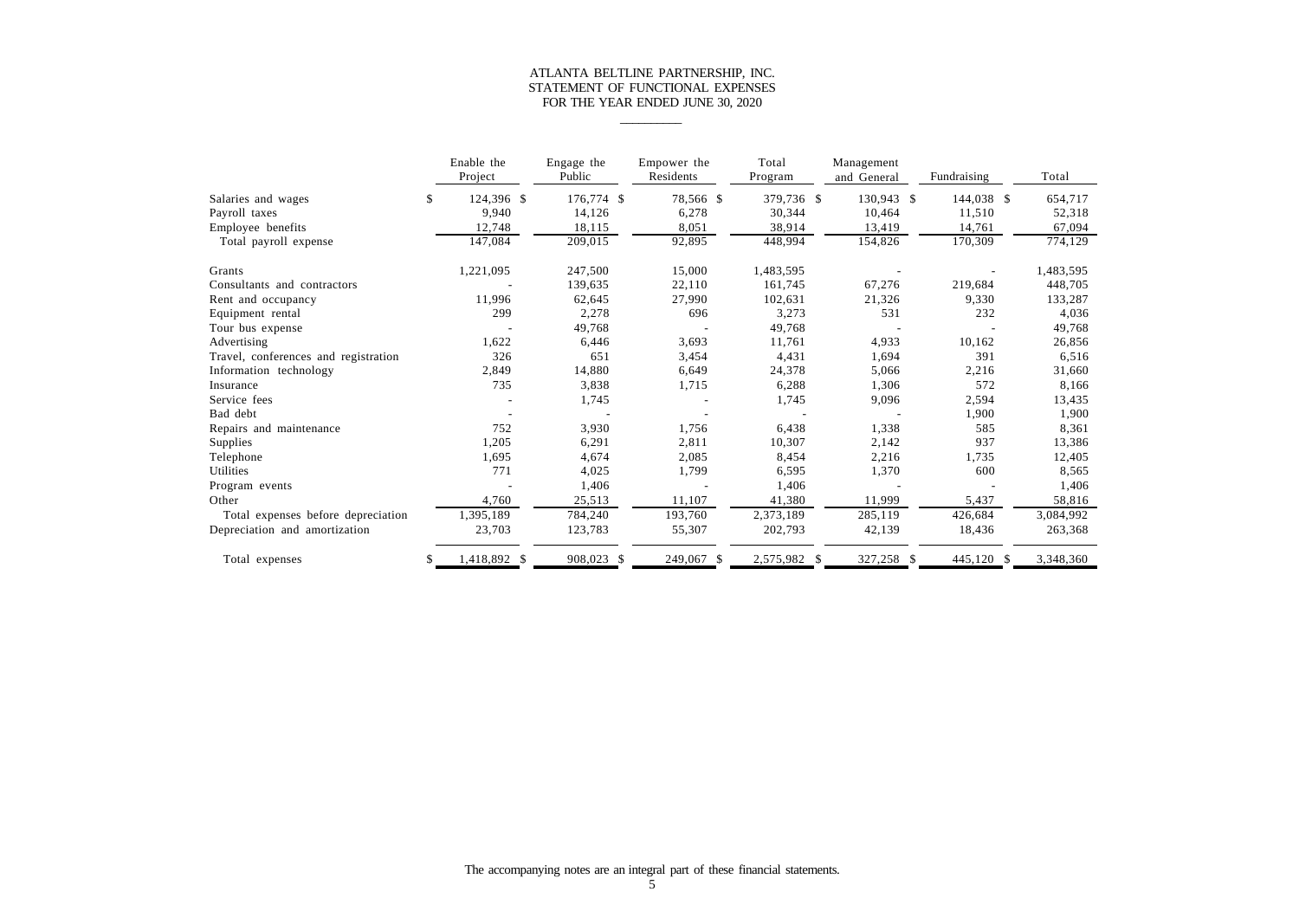## ATLANTA BELTLINE PARTNERSHIP, INC. STATEMENT OF FUNCTIONAL EXPENSES FOR THE YEAR ENDED JUNE 30, 2019

 $\overline{\phantom{a}}$ 

|                                      | Enable the<br>Project | Engage the<br>Public | Empower the<br>Residents | Total<br>Program | Management<br>and General | Fundraising | Total     |
|--------------------------------------|-----------------------|----------------------|--------------------------|------------------|---------------------------|-------------|-----------|
| Salaries and wages                   | \$<br>150,152 \$      | 243,103 \$           | 64,351 \$                | 457,606 \$       | $100, 101$ \$             | 157,302 \$  | 715,009   |
| Payroll taxes                        | 11,051                | 17,892               | 4,736                    | 33,679           | 7,367                     | 11,577      | 52,623    |
| Employee benefits                    | 15,638                | 25,318               | 6,702                    | 47,658           | 10,425                    | 16,382      | 74,465    |
| Total payroll expense                | 176,841               | 286,313              | 75,789                   | 538,943          | 117,893                   | 185,261     | 842,097   |
| Grants                               | 1,137,425             | 211,567              | 8,000                    | 1,356,992        |                           |             | 1,356,992 |
| Consultants and contractors          |                       | 201,510              | 12,000                   | 213,510          | 167,740                   | 182,890     | 564,140   |
| Rent and occupancy                   | 15,861                | 67,411               | 14,540                   | 97,812           | 25,114                    | 9,253       | 132,179   |
| Equipment rental                     | 408                   | 2,240                | 374                      | 3,022            | 646                       | 238         | 3,906     |
| Tour bus expense                     |                       | 47,452               |                          | 47,452           |                           |             | 47,452    |
| Advertising                          | 1,670                 | 10,623               | 632                      | 12,925           | 1,375                     | 12,330      | 26,630    |
| Travel, conferences and registration | 1,234                 | 1,998                | 529                      | 3,761            | 823                       | 1,293       | 5,877     |
| Information technology               | 3,718                 | 15,801               | 3,408                    | 22,927           | 5,887                     | 2,169       | 30,983    |
| Insurance                            | 1,231                 | 5,233                | 1,129                    | 7,593            | 1,949                     | 718         | 10,260    |
| Service fees                         | 933                   | 2,894                |                          | 3,827            | 196                       | 16,425      | 20,448    |
| Bad debt                             |                       |                      |                          |                  |                           | 500         | 500       |
| Repairs and maintenance              | 1,223                 | 5,199                | 1,121                    | 7,543            | 1,937                     | 714         | 10,194    |
| Supplies                             | 1,517                 | 6,449                | 1,391                    | 9,357            | 2,403                     | 885         | 12,645    |
| Telephone                            | 2,521                 | 7,320                | 1,681                    | 11,522           | 2,809                     | 2,070       | 16,401    |
| <b>Utilities</b>                     | 959                   | 4,074                | 879                      | 5,912            | 1,518                     | 559         | 7,989     |
| Program events                       |                       | 1,487                |                          | 1,487            |                           |             | 1,487     |
| Other                                | 1,783                 | 10,524               | 1,635                    | 13,942           | 10,380                    | 2,238       | 26,560    |
| Total expenses before depreciation   | 1,347,324             | 888,095              | 123,108                  | 2,358,527        | 340,670                   | 417,543     | 3,116,740 |
| Depreciation and amortization        | 34,814                | 147,960              | 31,913                   | 214,687          | 55,123                    | 20,308      | 290,118   |
| Total expenses                       | \$<br>1,382,138 \$    | 1,036,055 \$         | 155,021<br>- S           | 2,573,214 \$     | 395,793 \$                | 437,851 \$  | 3,406,858 |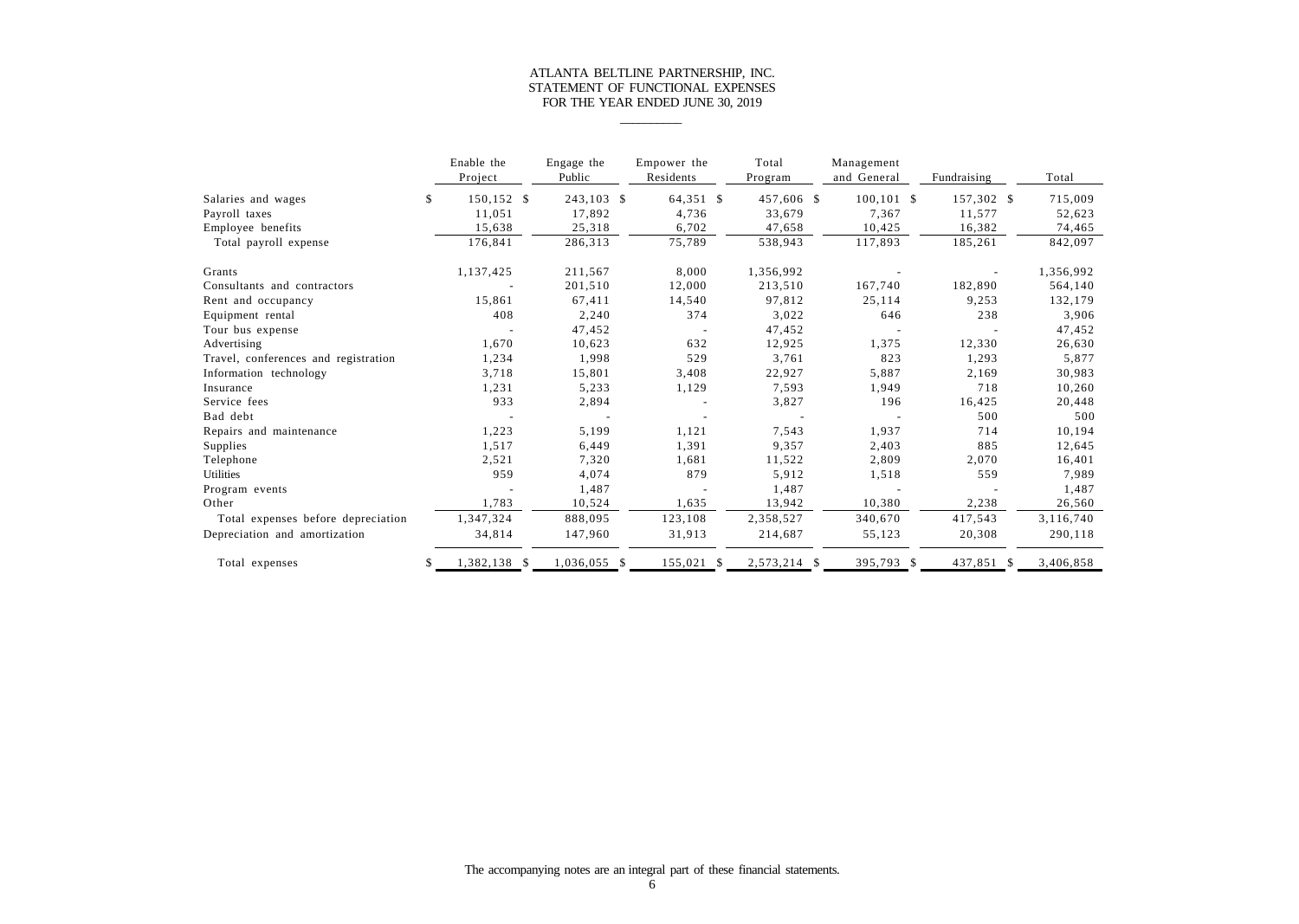## ATLANTA BELTLINE PARTNERSHIP, INC. STATEMENTS OF CASH FLOWS FOR THE YEARS ENDED JUNE 30, 2020 AND 2019

\_\_\_\_\_\_\_\_\_\_

|                                                                | 2020            | 2019              |
|----------------------------------------------------------------|-----------------|-------------------|
| Cash flows from operating activities:                          |                 |                   |
| Increase (decrease) in net assets                              | \$<br>3,491,254 | \$<br>(1,657,906) |
| Adjustments to reconcile increase (decrease) in net            |                 |                   |
| assets to net cash provided by (used in) operating activities: |                 |                   |
| Depreciation and amortization                                  | 263,368         | 290,118           |
| Loss on disposal of property and equipment                     |                 | 6,727             |
| Changes in assets and liabilities:                             |                 |                   |
| (Increase) decrease in:                                        |                 |                   |
| Unconditional promises to give, net                            | (400,074)       | 368,767           |
| Construction in progress additions                             | (4,218,685)     |                   |
| Prepaid expenses and other assets                              | (6,720)         | 2,870             |
| Increase (decrease) in:                                        |                 |                   |
| Accounts payable and accrued expenses                          | 1,267,362       | 27,100            |
| Due to Atlanta BeltLine, Inc.                                  | (201, 529)      | 237,883           |
| Promises to give payable                                       |                 | (150,000)         |
| Refundable advance                                             | 41,946          |                   |
| Other liabilities                                              | 14,915          | (62, 754)         |
| Total adjustments                                              | (3,239,417)     | 720,711           |
|                                                                |                 |                   |
| Net cash provided by (used in) operating activities            | 251,837         | (937, 195)        |
| Cash flows from investing activities:                          |                 |                   |
| Purchase of property and equipment                             |                 | (6, 494)          |
| Net cash used in investing activities                          |                 | (6, 494)          |
| Net increase (decrease) in cash and cash equivalents           | 251,837         | (943, 689)        |
| Cash and cash equivalents, beginning of year                   | 1,555,460       | 2,499,149         |
| Cash and cash equivalents, end of year                         | \$<br>1,807,297 | \$<br>1,555,460   |

The accompanying notes are an integral part of these financial statements.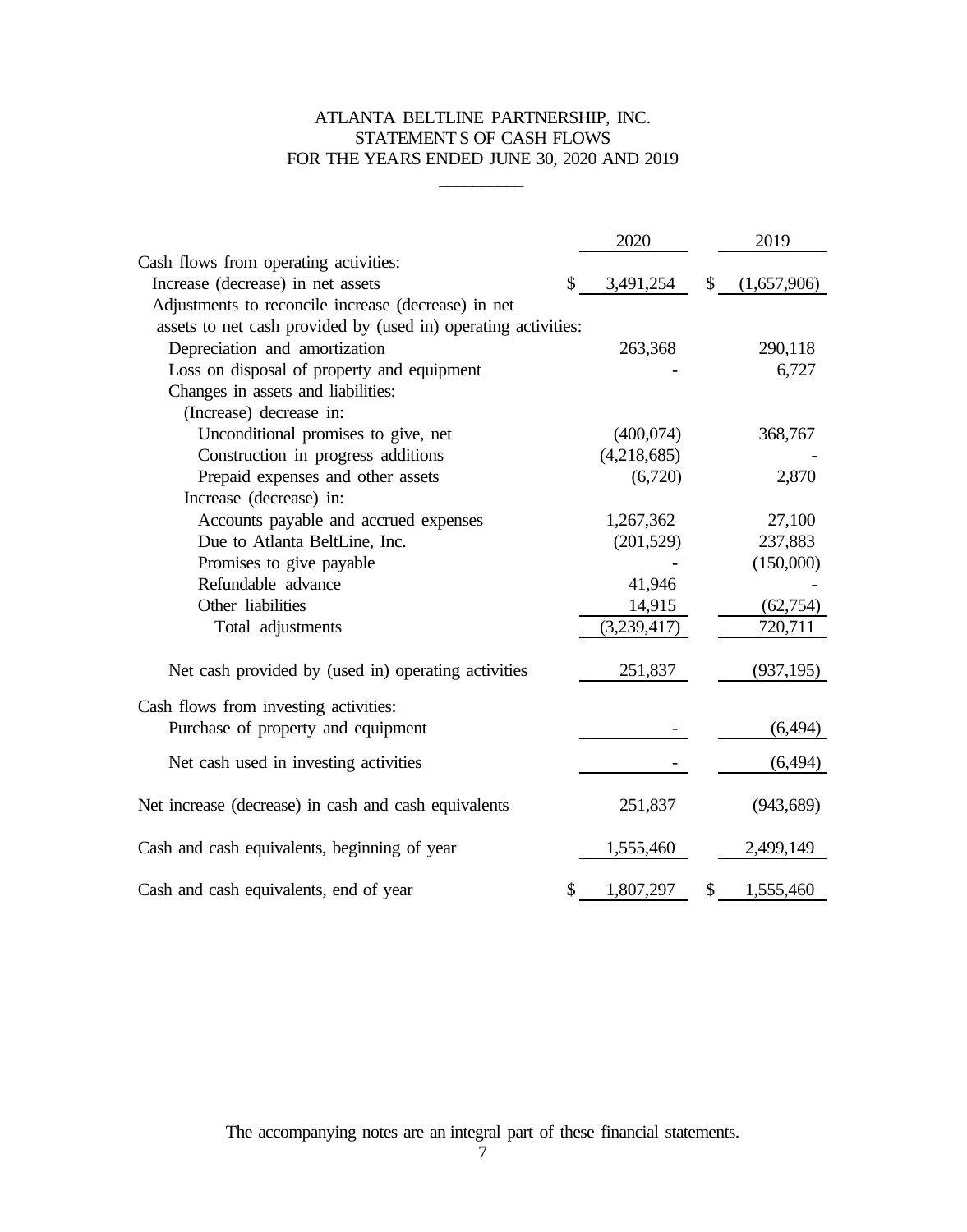\_\_\_\_\_\_\_\_\_\_

#### 1. Nature of Organization and Significant Accounting Policies

Atlanta BeltLine Partnership, Inc. ("the Organization"), a nonprofit  $501(c)(3)$  organization, was incorporated in 2005 under the laws of the state of Georgia. The Organization was established to advance the Atlanta BeltLine vision to be a catalyst for making Atlanta a global beacon for equitable, inclusive, and sustainable city life. Working in partnership with Atlanta BeltLine, Inc. ("ABI"), which implements the Atlanta BeltLine project, the Organization supports efforts to complete the Atlanta BeltLine by 2030, which is projected to create 22 miles of streetcar, 33 miles of trail, 1,300 acres of new or restored greenspace, 5,600 units of affordable housing, and public art.

The Atlanta BeltLine project was authorized by the City of Atlanta in 2005, and since then, accomplishments include 14 miles of trails, 315 acres of new or improved parkland, over \$6.2 billion in new private development representing nearly 20,000 permanent jobs, and more than 3,000 affordable housing units that are within the walking distance of the corridor. In early fiscal 2020, the Organization announced that the Arthur M. Blank Family Foundation awarded up to \$17,500,000 to support the initial phase of construction of Westside Park, which is slated to open in 2021 and will ultimately become Atlanta's largest greenspace. Construction also commenced on three trail segments: Southside Trail – West, Northeast Trail, and the Westside BeltLine Connector.

Since inception, the Organization's role in furthering the Atlanta BeltLine vision has been instrumental to the Atlanta BeltLine's success. The Organization recruits and aligns private, corporate and philanthropic partners to fulfill the Atlanta BeltLine vision. The Organization's strategic plan is organized around three areas: **Enable the Project**, **Engage the Public** and **Empower the Residents** of the 45 Atlanta BeltLine neighborhoods.

*Enable the Project* - Understanding that both local and federal funding sources alone cannot complete the vast network of parks, trails and transit of the Atlanta BeltLine, the Organization helps to fill this funding gap by developing relationships and soliciting investment from the private sector and the philanthropic community. To date, the Organization has raised approximately \$80 million through its capital campaigns to support the Atlanta BeltLine vision.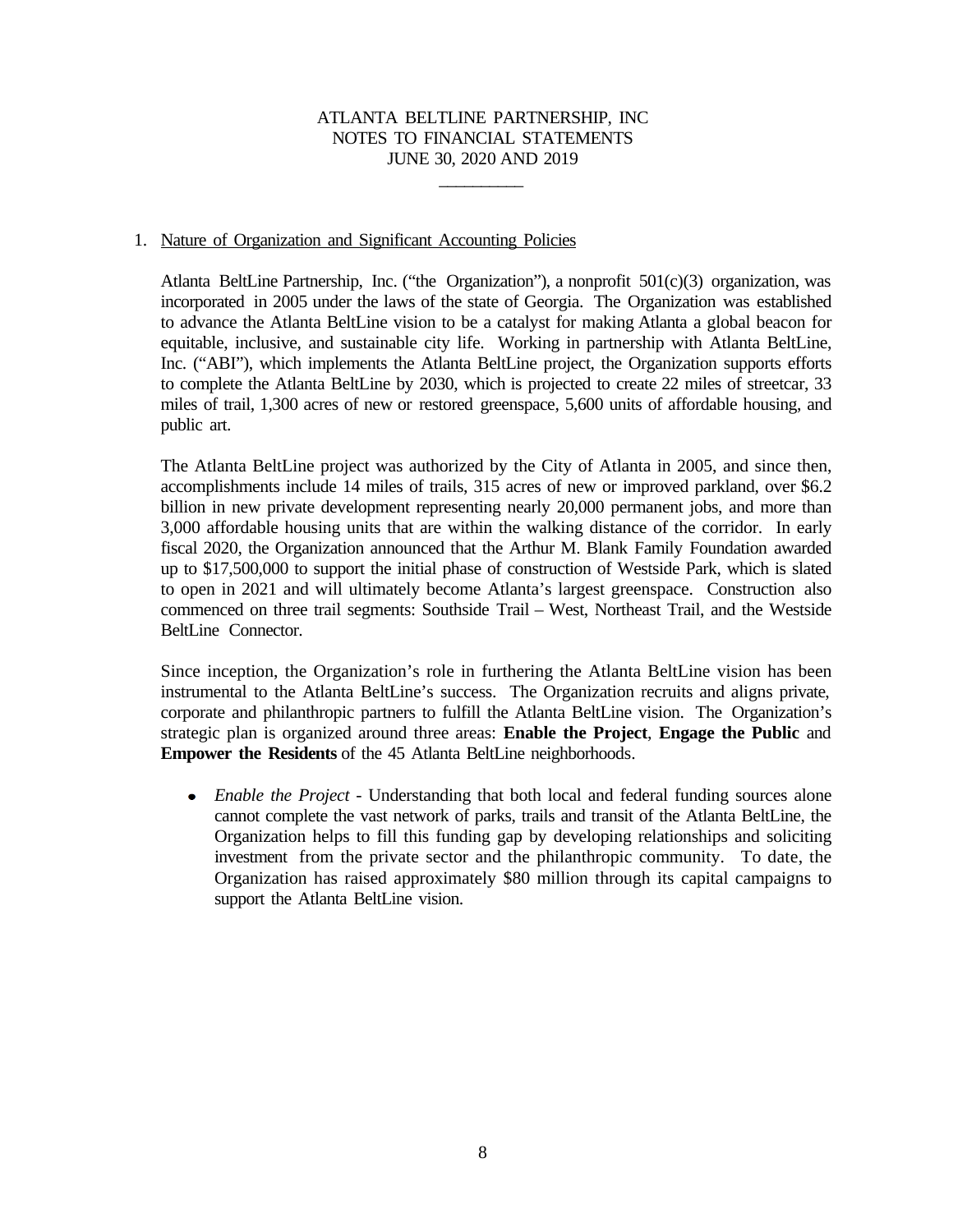\_\_\_\_\_\_\_\_\_\_

### 1. Nature of Organization and Significant Accounting Policies – Continued

- *Engage the Public -* The Atlanta BeltLine needs ongoing public support throughout its  $\bullet$ multi-year implementation. Since inception, the Organization has engaged the public to sustain community support, favorable political will and continued philanthropic investment through completion of the project. To this end, the Organization has operated a BeltLine information center and led and supported programming including, but not limited to, its popular BeltLine tours, Run. Walk. Go! Race Series, free fitness classes, Adopt-the-Atlanta BeltLine, and support of the Art on the BeltLine program. These programs were scaled back in March to support public safety during the COVID-19 pandemic, but have continued to educate residents and visitors about the Atlanta BeltLine, activate parks and trails, and mobilize volunteers and advocates.
- *Empower the Residents* The Atlanta BeltLine provides parks, trails and future transit  $\bullet$ that is attracting private investment and creating jobs. In collaboration with its partners, the Organization works to connect Atlanta BeltLine residents with programs designed to empower them in the areas of health, housing and economic opportunity. Programs include Home Empowerment workshops to connect residents with partners and resources to help them stay in their homes and mitigate displacement pressures. The Organization also has emerging workforce partnerships that connect residents, workforce development organizations and businesses to form pipelines helping BeltLine residents secure jobs near where they live.

#### Basis of Accounting and Presentation

The accounts are maintained on the accrual basis of accounting in accordance with accounting principles generally accepted in the United States of America (GAAP). This basis of accounting requires recording revenues and gains when earned and expenses and losses when incurred.

The Organization reports information regarding its financial position and activities according to two classes of net assets: net assets without donor restrictions and net assets with donor restrictions based on stipulations made by the donor.

#### Revenue Recognition

In accordance with GAAP, contributions are recognized as revenue in the year they are received or promised, with allowances provided for unconditional promises to give estimated to be uncollectible. Unconditional promises to give that are expected to be collected within one year are recorded at net realizable value. Unconditional promises to give that are expected to be collected in future years are recorded at the present value of their estimated future cash flows. The discounts on those amounts are computed using risk-free interest rates applicable to the years in which the promises are received. Amortization of the discounts (if any) is included in contributions in the accompanying statements of activities and changes in net assets.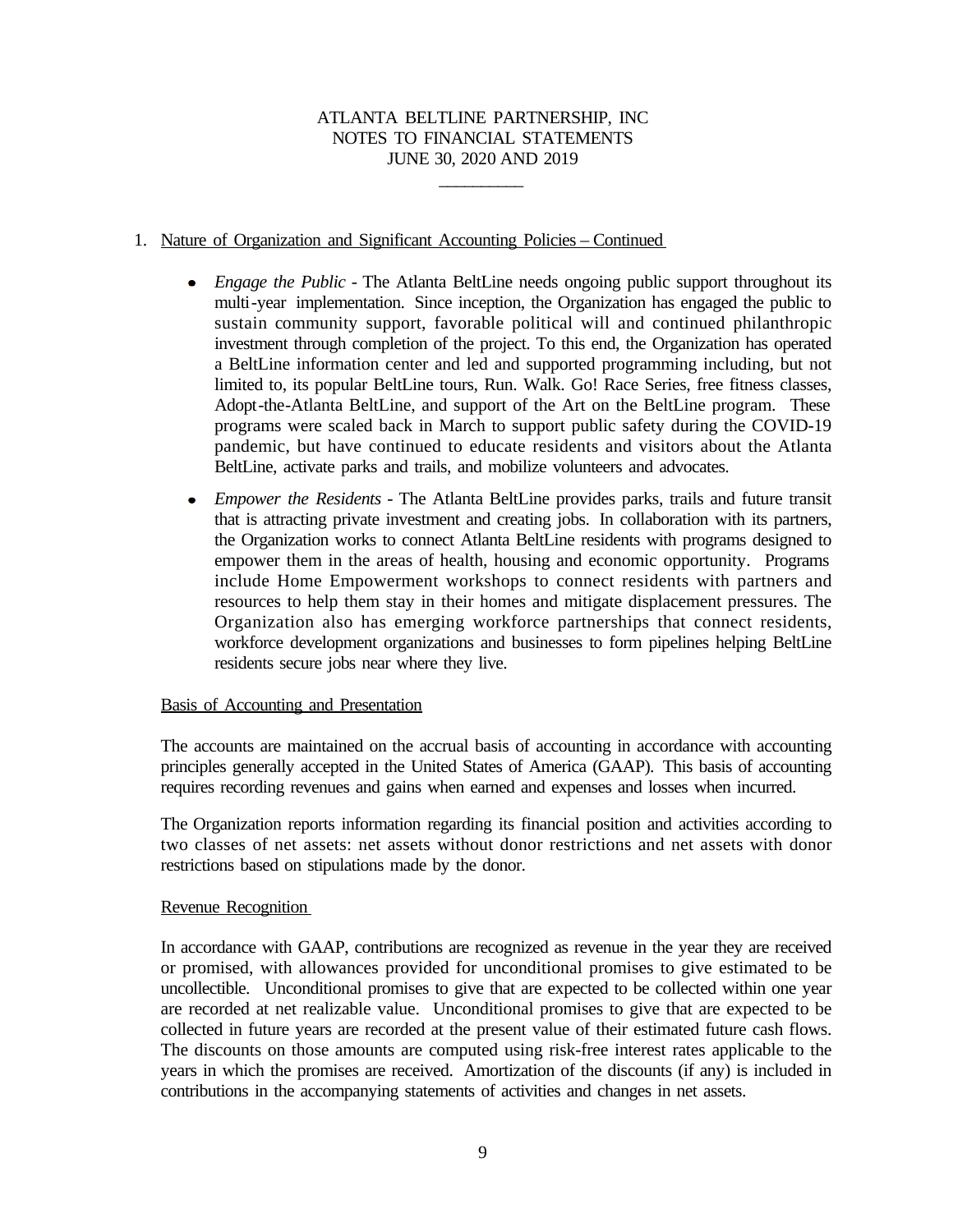\_\_\_\_\_\_\_\_\_\_

### 1. Nature of Organization and Significant Accounting Policies – Continued

#### Revenue Recognition – Continued

Conditional promises to give, that is, those with a measurable performance or other barrier, and a right of return, are not recognized until the conditions on which they depend have been substantially met. Consequently, at June 30, 2020, contributions related to the Westside Park project of \$13,281,315 have not been recognized in the accompanying Statement of Activities because the condition on which they depend has not yet been met. The conditions depend on certain construction milestones and the total amount of the contribution will depend on the final cost of the project. There were no conditional contributions at June 30, 2019.

Depending on the existence and/or nature of any donor restrictions, contributions are recorded as support with donor restrictions or support without donor restrictions. Time and capital donorrestricted support is reported as an increase in net assets with donor restrictions, depending on the nature of the restriction. When a restriction expires (that is, when a stipulated time restriction ends, or purpose restriction is accomplished), net assets with donor restrictions are reclassified to net assets without donor restrictions and reported in the Statement of Activities as net assets released from restrictions.

Program fees are recognized as revenue in the period in which service is provided. Special events revenue is recognized in the period in which the event is held.

#### Donated Equipment, Supplies and Services

Donations of property and equipment are recorded as support at their estimated fair value. Such donations are reported as support without donor restrictions unless the donor has restricted the donated asset to a specific purpose. Assets donated with explicit restrictions regarding their use and contributions of cash that must be used to acquire property and equipment are reported as support with donor restrictions. Absent donor stipulations regarding how long those donated assets must be maintained, the Organization reports expirations of donor restrictions when the donated or acquired assets are placed in service as instructed by the donor. The Organization reclassifies net assets with donor restrictions to net assets without donor restrictions at that time.

All non-cash gifts are recorded at their estimated fair value at date of receipt. Donated services are recognized at fair value if the services received (a) create or enhance nonfinancial assets or (b) require specialized skills that are provided by individuals possessing those skills and would typically need to be purchased if not provided by donation. No amounts have been recognized in the financial statements for general volunteer services, since these services do not meet the GAAP criteria noted above.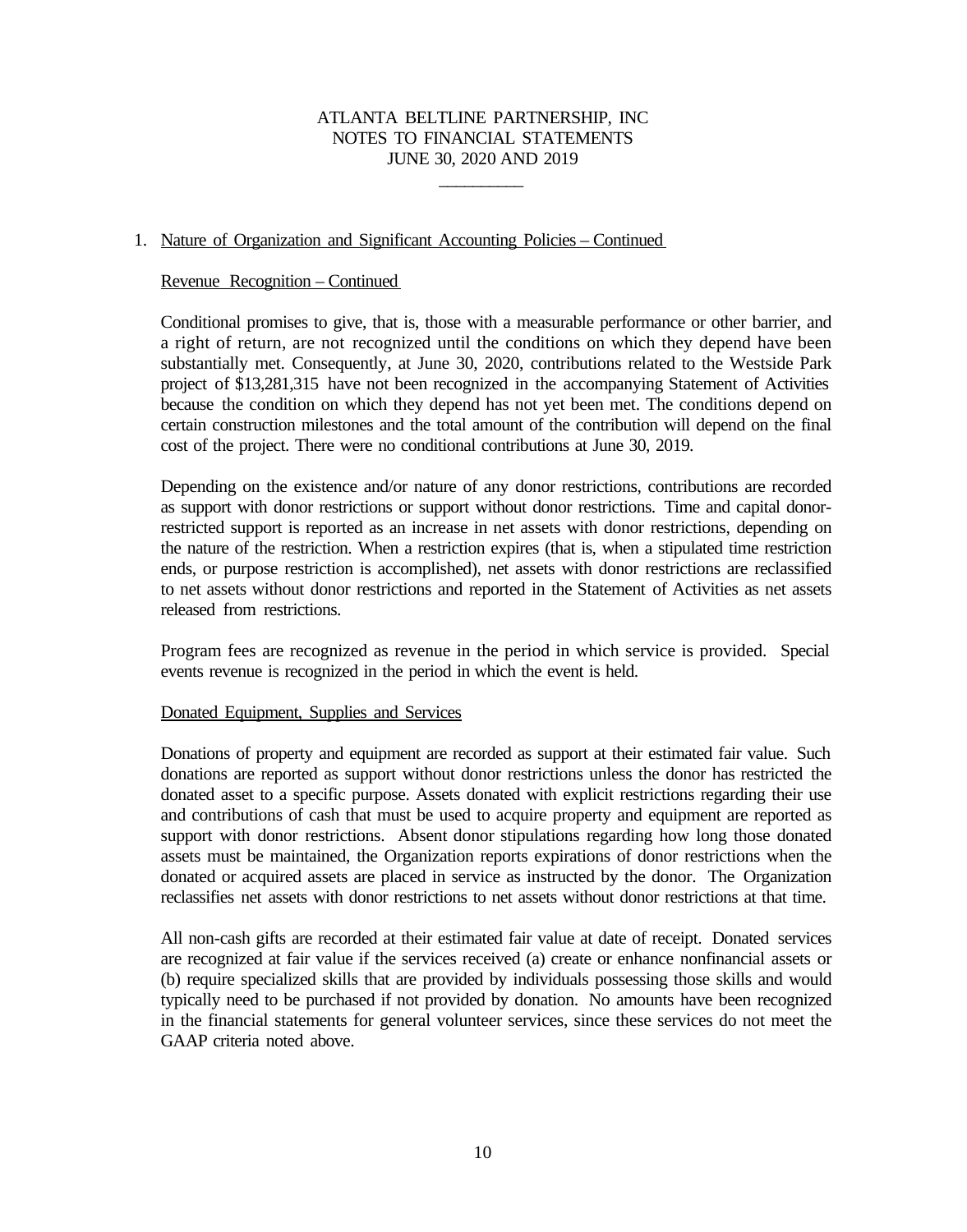\_\_\_\_\_\_\_\_\_\_

### 1. Nature of Organization and Significant Accounting Policies – Continued

#### Property and Equipment

Property and equipment are stated at cost or estimated fair value at time of donation. The Organization follows the practice of capitalizing all expenditures for property and equipment in excess of \$5,000. Depreciation is computed by the straight-line method over the estimated useful lives as follows:

| Leasehold improvements            | 5 years       |
|-----------------------------------|---------------|
| Furniture, fixtures and equipment | $5 - 7$ years |
| Vehicles                          | 5 years       |

#### Income Taxes

Atlanta BeltLine Partnership, Inc. is a not-for-profit organization exempt from federal income taxes under the provisions of Internal Revenue Code Section 501(c)(3) of the Internal Revenue Code. Income from certain activities not directly related to the Organization's tax-exempt purpose is subject to taxation as unrelated business income. The Organization is subject to tax on unrelated business income, net of expenses, resulting from rental of an Organization vehicle and the BeltLine Center. There was no unrelated business income tax liability for the years ended June 30, 2020 and 2019. The Organization believes that it has appropriate support for any tax positions taken, and as such, does not have any uncertain tax positions that are material to the financial statements. The Organization's Internal Revenue Service filings for the previous three years remain subject to examination.

#### Functional Allocation of Expenses

The costs of providing the various programs and other activities have been summarized on a functional basis in the Statement of Activities. The Statement of Functional Expenses presents the natural classification detail of expenses by function. The financial statements report certain categories of expenses that benefit more than one program or supporting function. Therefore, expenses require allocation on a reasonable basis that is consistently applied. The expenses allocated on a square foot basis include rent and occupancy, equipment rental, information technology, insurance, depreciation and amortization, repairs and maintenance, supplies, telephone, utilities, and certain other expenses. Salaries and wages, payroll taxes, employee benefits, consultants and contractors, and travel, conferences and registration are allocated on the basis of estimates of time and effort. Upon completion of the initial phases of Westside Park, all of the expenses related to construction will flow through the Statement of Functional Expenses as program expense for Enable the Project.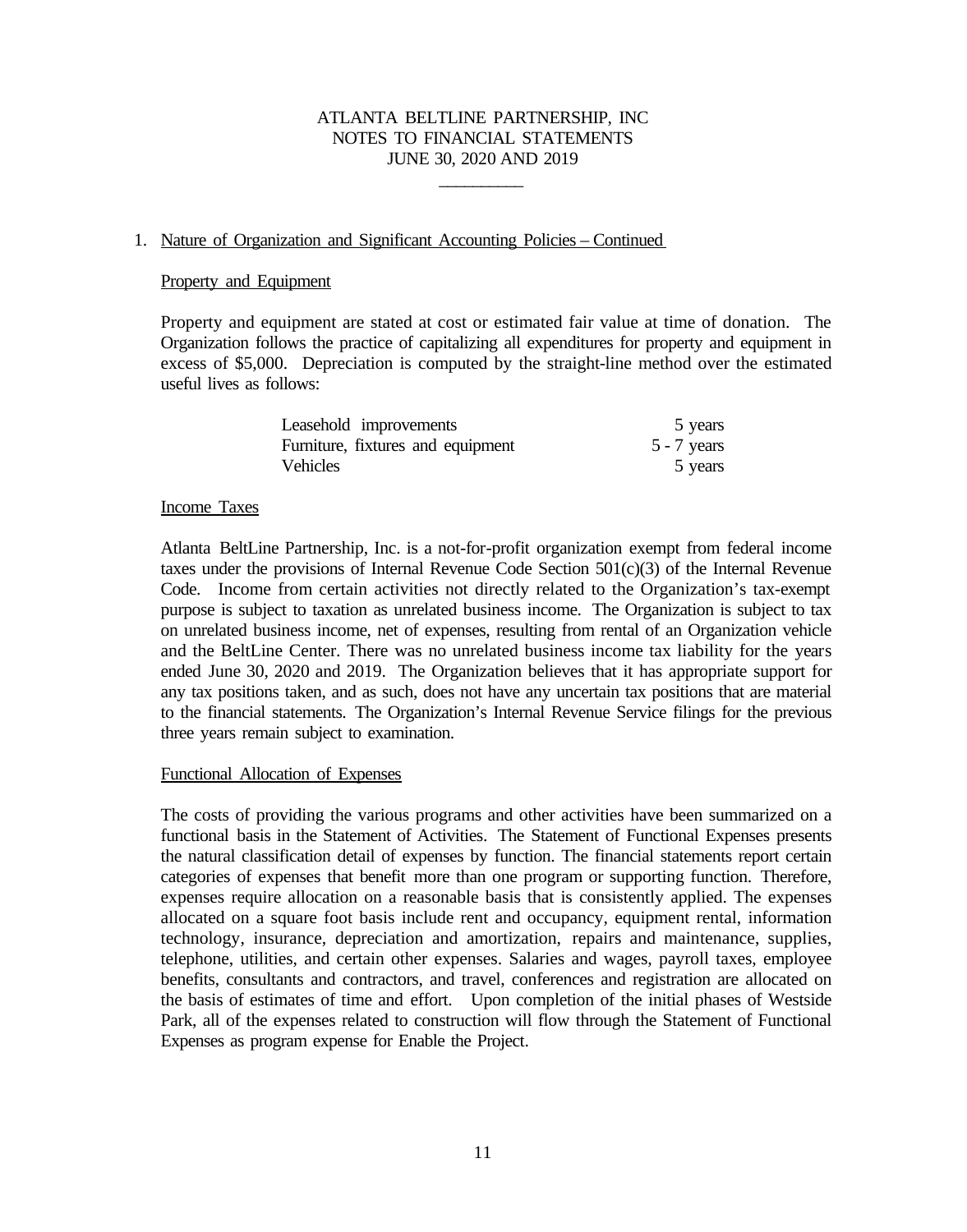\_\_\_\_\_\_\_\_\_\_

### 1. Nature of Organization and Significant Accounting Policies – Continued

#### **Estimates**

The preparation of financial statements in conformity with GAAP requires management to make estimates and assumptions that affect certain reported amounts and disclosures. Accordingly, actual results could differ from those estimates.

#### Cash and Cash Equivalents

The Organization considers all cash investments and highly liquid investments with maturities of three months or less to be cash equivalents. The balances in the Organization's bank accounts, as reflected in the bank's records, are insured by the Federal Deposit Insurance Corporation up to \$250,000. At June 30, 2020 and 2019, the amount of uninsured balances was \$918,427 and \$1,489,993, respectively.

#### **Advertising**

Advertising costs are expensed as incurred.

#### New Accounting Policies

In May 2014, the Financial Accounting Standards Board (FASB) issued Accounting Standards Update (ASU) 2014-09, *Revenue from Contracts with Customers*. The core principle of Topic 606 is that an entity should recognize revenue to depict the transfer of goods or services to customers in an amount that reflects the consideration to which the entity expects to be entitled in exchange for those goods or services. This pronouncement requires retrospective application.

In June 2018, FASB issued ASU 2018-08, *Clarifying the Scope and the Accounting Guidance for Contributions Received and Contributions Mad*e. This new standard clarifies and improves the scope and the accounting guidance for contributions received and contributions made. The guidance in this update should be applied on a modified prospective basis. Retrospective application is permitted.

The Organization adopted these accounting policies for the year ended June 30, 2020. These new accounting policies did not affect total net assets for either the year ended June 30, 2020 or 2019.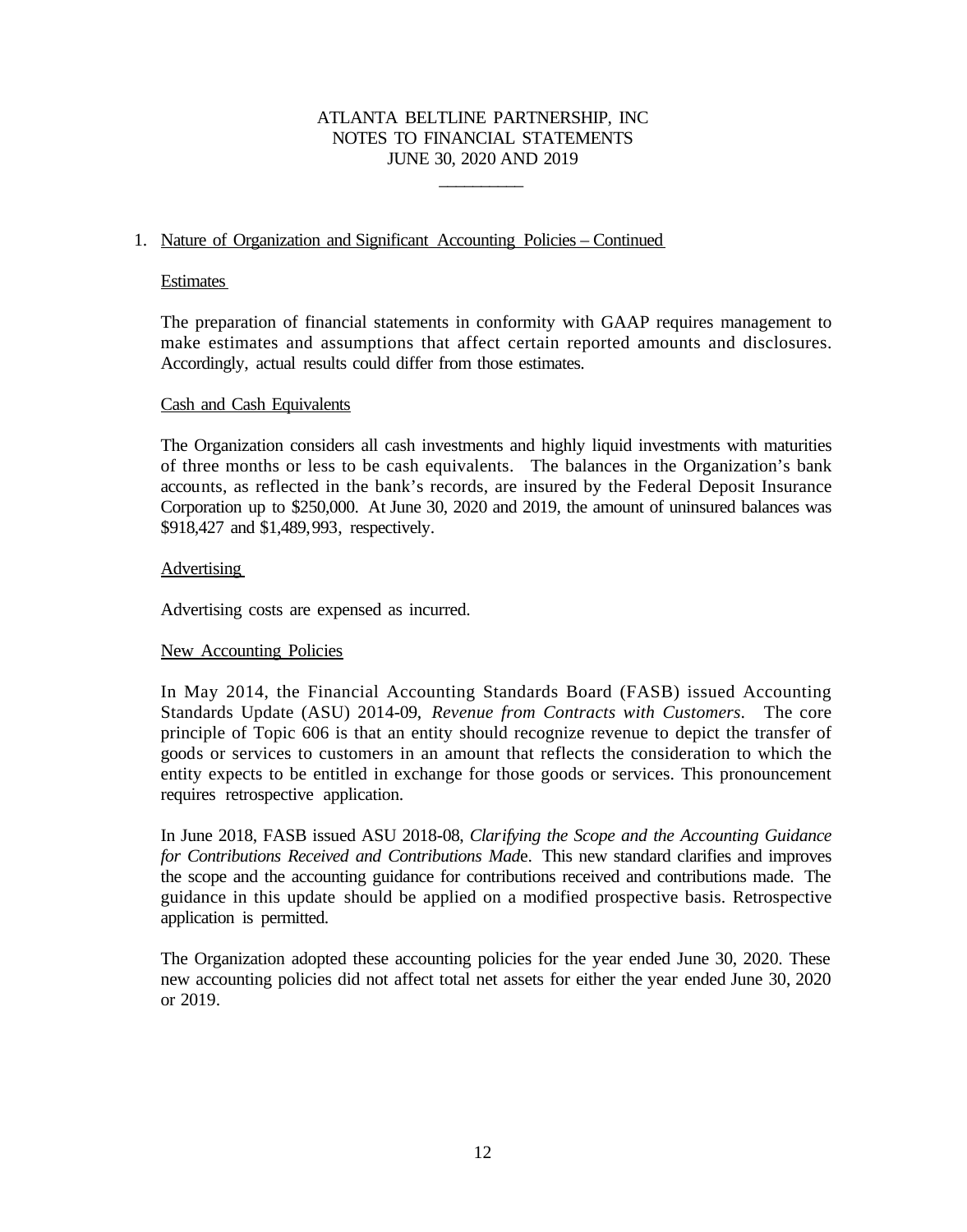\_\_\_\_\_\_\_\_\_\_

#### 2. Liquidity and Availability of Financial Assets

The Organization is substantially supported by contributions with donor restrictions that are received each year for various programs. As a donor's restrictions require funds to be used in a particular manner or in a future period, the Organization maintains those restricted funds so that they are available to meet those responsibilities as they are required to be met. The Organization considers contributions restricted for programs which are ongoing, major, and central to its annual operations to be available to meet cash needs for general expenditures. General expenditures may be incurred for program, fundraising, or administrative purposes.

In addition, the Organization supports long-term capital projects with donor restricted contributions that are received over the life of its capital campaigns. The lifespan of a capital campaign will include an upfront investment of resources for fundraising and contributions from donors and capital outlays over multiple years. The Organization maintains these restricted funds so that they are available to meet those responsibilities as needed.

The Organization's financial assets at June 30, 2020 and 2019 (reduced by amounts that are not available for general use because of contractual or donor-imposed restrictions) available within one year after this date to satisfy liabilities at this date and for future general expenditure are as follows:

|                                                                  | 2020                         |               | 2019                 |
|------------------------------------------------------------------|------------------------------|---------------|----------------------|
| Cash and cash equivalents<br>Unconditional promises to give, net | \$<br>1,807,297<br>1,226,872 | -S            | 1,555,460<br>826,799 |
| Total financial assets                                           | 3,034,169                    |               | 2,382,259            |
| Less:                                                            |                              |               |                      |
| Donor restricted cash for ABI capital projects                   | (243, 588)                   |               | (620, 836)           |
| Unconditional promises to give, net                              | (1,226,872)                  |               | (826,799)            |
| Financial assets available to meet cash needs for                |                              |               |                      |
| general expenditures within one year                             | \$<br>1,563,709              | <sup>\$</sup> | 934,624              |

For the years ended June 30, 2020 and 2019, restricted contributions of \$137,824 and \$129,995, respectively, were included in financial assets available to meet cash needs for general expenditures within one year. In addition to financial assets available to meet general expenditures over the next twelve months, the Organization operates with a balanced budget and anticipates collecting sufficient revenue to cover general expenditures not covered by donor-restricted resources.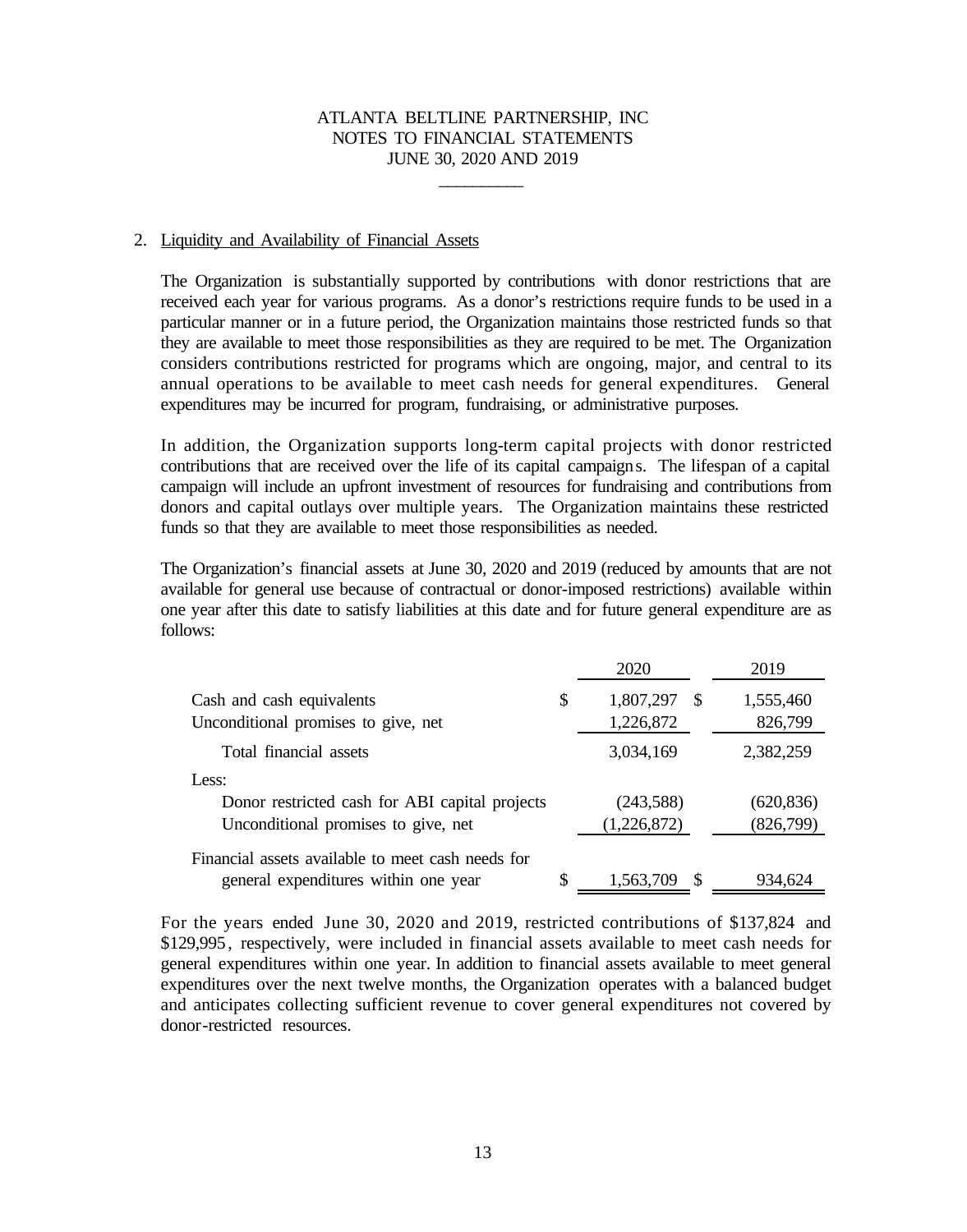\_\_\_\_\_\_\_\_\_\_

#### 2. Liquidity and Availability of Financial Assets – Continued

During 2020, the global coronavirus pandemic threatened to deeply harm global growth. This has affected the U.S. and global equity markets, as well as consumer confidence, and the broad U.S. and global stock markets have experienced extreme volatility during 2020. It is uncertain how this downturn in the financial markets and consumer confidence may affect the operations, investments, funding, and contribution income of nonprofit organizations in the near future.

The Organization depends heavily on contributions to support its operations. The ability of contributo rs to continue giving may be dependent on current and future overall economic conditions. While the Organization believes it has the resources to continue its programs, its ability to do so, and the extent to which it continues, may be dependent on many interdependent factors. Due to the pandemic, the Organization had to curtail all in-person programming and had to shift resources to a virtual program model. The Organization also focused on Empower programs to assist homeowners in BeltLine neighborhoods struggling during the economic downturn.

#### 3. Cash and Cash Equivalents

Cash and cash equivalents consist of the following at June 30:

|                                                       |              | 2020      |              | 2019      |
|-------------------------------------------------------|--------------|-----------|--------------|-----------|
| Cash without donor restrictions                       | <sup>S</sup> | 1,425,885 | - \$         | 804,629   |
| Cash with donor restrictions for programs             |              | 137,824   |              | 129,995   |
| Cash with donor restrictions for ABI capital projects |              | 243,588   |              | 620,836   |
| Total cash and cash equivalents                       |              | 1,807,297 | <sup>S</sup> | 1,555,460 |

#### 4. Unconditional Promises to Give, Net

Unconditional promises to give are recorded at net realizable value upon receipt. Contributions to be received after one year are discounted at 2%, commensurate with the risks involved. Previously, a \$5,750,000 "Opening the Corridor" capital campaign was initiated to add 14.9 miles of unpaved trails to the Atlanta BeltLine. During fiscal 2020, this campaign was rolled in to a larger "Advancing the Vision" capital campaign to fund multiple park and trail projects and a legacy resident retention fund to help existing low-income homeowners remain in BeltLine communities by providing financial support to cover property tax increases.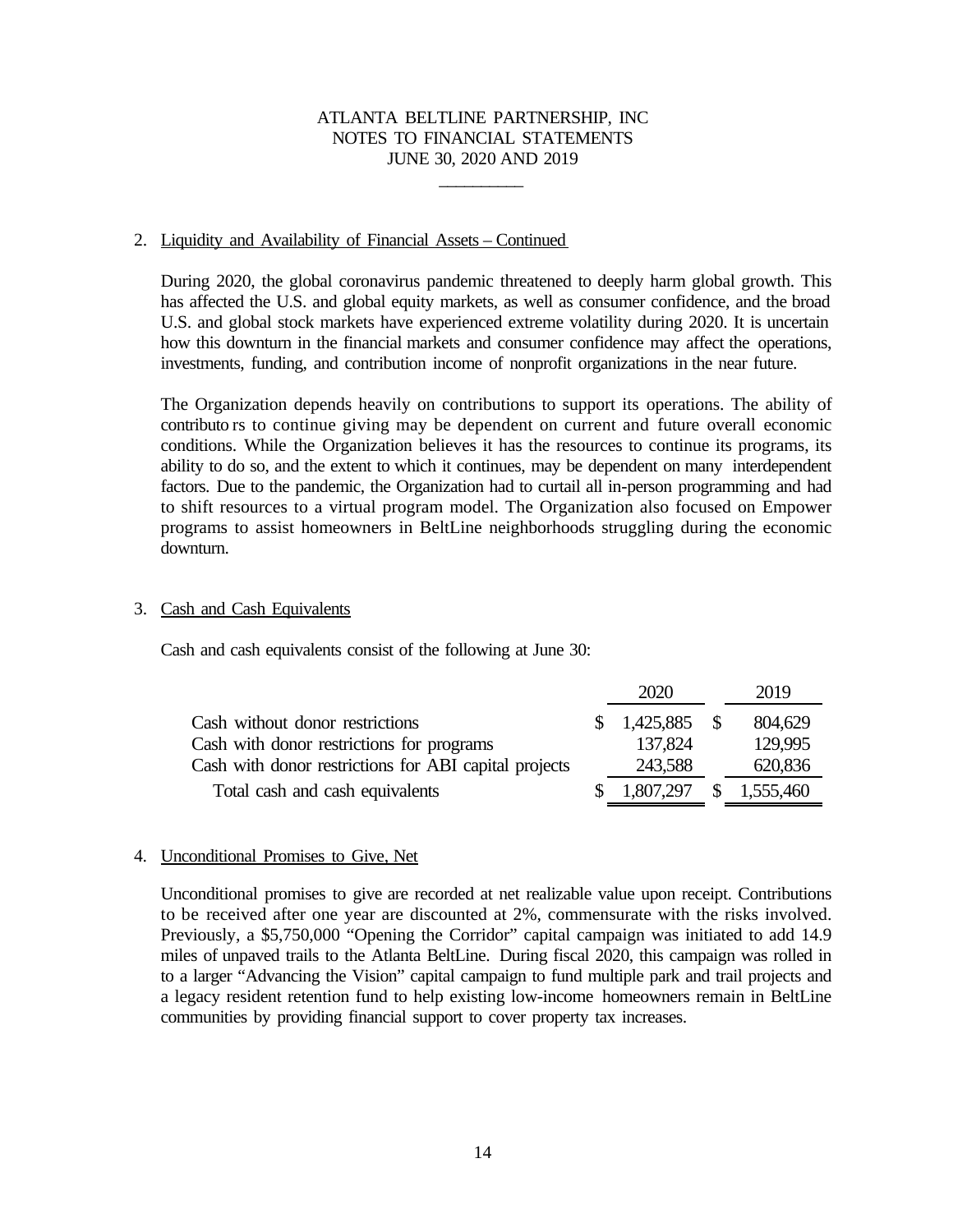\_\_\_\_\_\_\_\_\_\_

### 4. Unconditional Promises to Give, Net – Continued

Unconditional promises to give consisted of the following at June 30:

| Capital campaign promises to give:<br>\$<br>Opening the Corridor campaign<br>296,467<br><b>S</b><br>554,216<br>Advancing the Vision campaign<br>661,885<br>Operating promises to give<br>289,965<br>303,059<br>1,248,317<br>857,275<br>(19,717)<br>Less allowance for doubtful accounts |                           | 2020    | 2019     |
|-----------------------------------------------------------------------------------------------------------------------------------------------------------------------------------------------------------------------------------------------------------------------------------------|---------------------------|---------|----------|
|                                                                                                                                                                                                                                                                                         |                           |         |          |
|                                                                                                                                                                                                                                                                                         |                           |         |          |
|                                                                                                                                                                                                                                                                                         |                           |         |          |
|                                                                                                                                                                                                                                                                                         |                           |         |          |
|                                                                                                                                                                                                                                                                                         |                           |         |          |
|                                                                                                                                                                                                                                                                                         |                           |         | (19,717) |
|                                                                                                                                                                                                                                                                                         | Less unamortized discount | (1,727) | (10,759) |
| 826,799<br>1,226,873<br>-S<br>Total unconditional promises to give, net                                                                                                                                                                                                                 |                           |         |          |
|                                                                                                                                                                                                                                                                                         |                           |         |          |
| \$<br>1,196,873<br>594,936<br>Promises to give due within one year<br>S                                                                                                                                                                                                                 |                           |         |          |
| Promises to give due within one to three years<br>30,000<br>231,863                                                                                                                                                                                                                     |                           |         |          |
| \$<br>1,226,873<br>826,799<br>Total unconditional promises to give, net<br>S                                                                                                                                                                                                            |                           |         |          |

Bad debt expense, inclusive of the allowance for doubtful accounts, was \$1,900 and \$500 during the years ended June 30, 2020 and 2019, respectively.

#### 5. Property and Equipment, Net

Components of property and equipment consist of the following at June 30:

|                                      |              | 2020       | 2019       |
|--------------------------------------|--------------|------------|------------|
| Leasehold improvements               |              | 1,150,934  | 1,150,934  |
| Furniture, fixtures and equipment    |              | 141,400    | 141,400    |
| <b>Vehicles</b>                      |              | 165,612    | 165,612    |
| Total property and equipment at cost |              | 1,457,946  | 1,457,946  |
| Less accumulated depreciation        |              | (859, 841) | (596, 473) |
| Total property and equipment, net    | <sup>8</sup> | 598,105    | 861,473    |

For the years ended June 30, 2020 and 2019, depreciation and amortization expense was \$263,368 and \$290,118, respectively.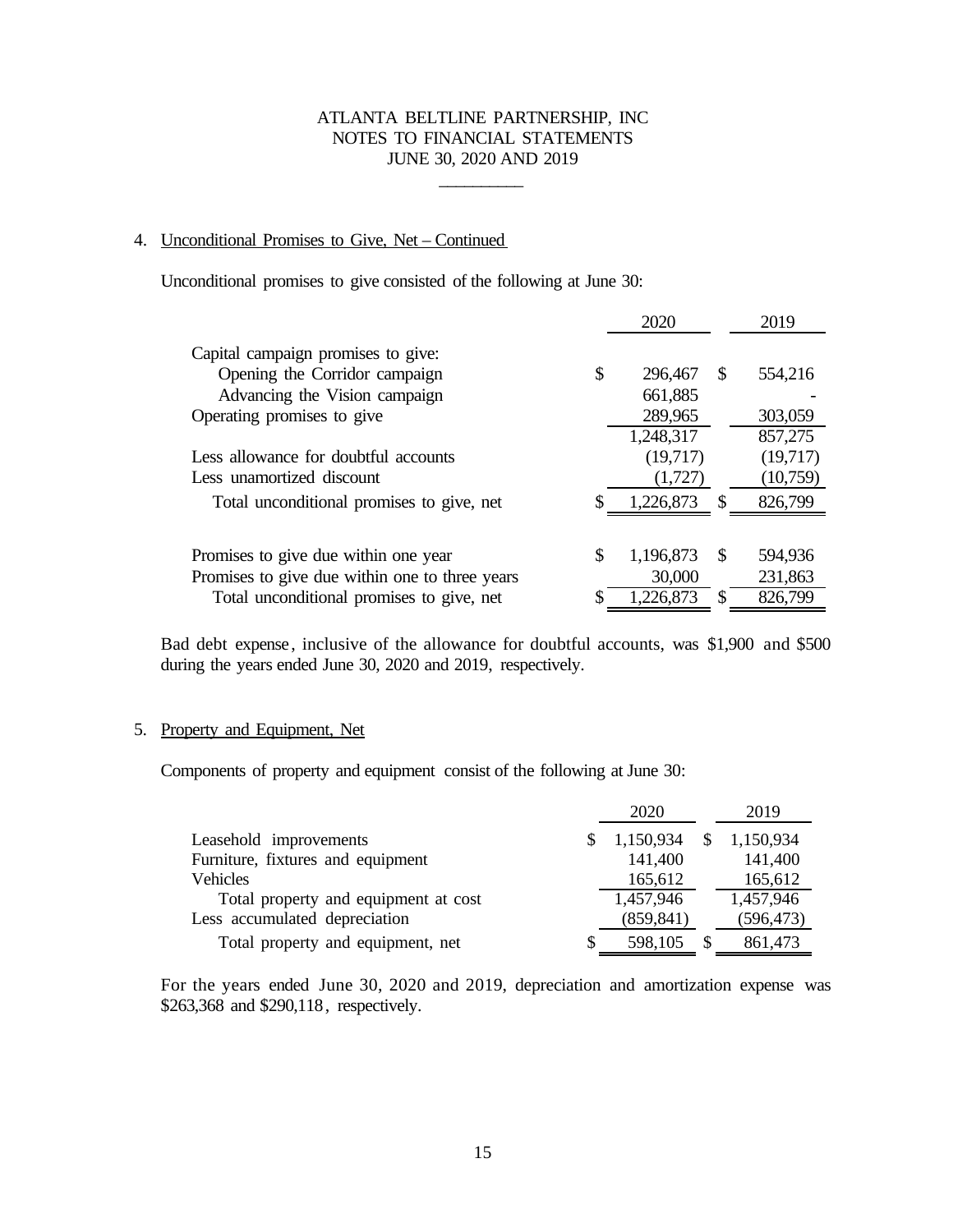\_\_\_\_\_\_\_\_\_\_

### 5. Property and Equipment, Net – Continued

Construction in process of \$4,218,685 in the Statement of Financial Position as of June 30, 2020 includes investments in the initial phase of construction at Westside Park, funded by the Blank Foundation. The project's first phases in fiscal 2020 and 2021 will include walking and biking trails with connections to surrounding neighborhoods, multi-use fields, a playground, restrooms, parking and concession pavilions. Upon completion of the project, the park will be donated to the City of Atlanta.

### 6. Refundable Advance

In April 2020, the Organization obtained a loan from the United States Small Business Administration's (SBA) Paycheck Protection Program (PPP) to assist with operating cash flow during the pandemic. Management intends to spend the proceeds on eligible amounts that will qualify for loan forgiveness. Any portion of the loan not forgiven will require repayment to the SBA within five years at an interest rate of 1.0%. The total received in 2020 was \$148,408. Expenses incurred for eligible purposes as of June 30, 2020 totaling \$106,462 have been recognized and are included in contributions in the Statement of Activities. The remaining \$41,946 has been recorded as a refundable advance in the Statement of Financial Position. The refundable advance is expected to be expended for forgivable purposes and recognized as a contribution in the year ended June 30, 2021.

### 7. Operating Lease Commitments

The Organization leases space for its offices and the Atlanta BeltLine Center and leases certain office equipment. Total rental and lease expense for all leases for the years ended June 30, 2020 and 2019 was \$94,200 and \$91,540, respectively. The future minimum payments required under these operating leases are as follows:

| Year ended June 30, |         |
|---------------------|---------|
| 2021                | 96,940  |
| 2022                | 18,632  |
| 2023                |         |
|                     | 116,292 |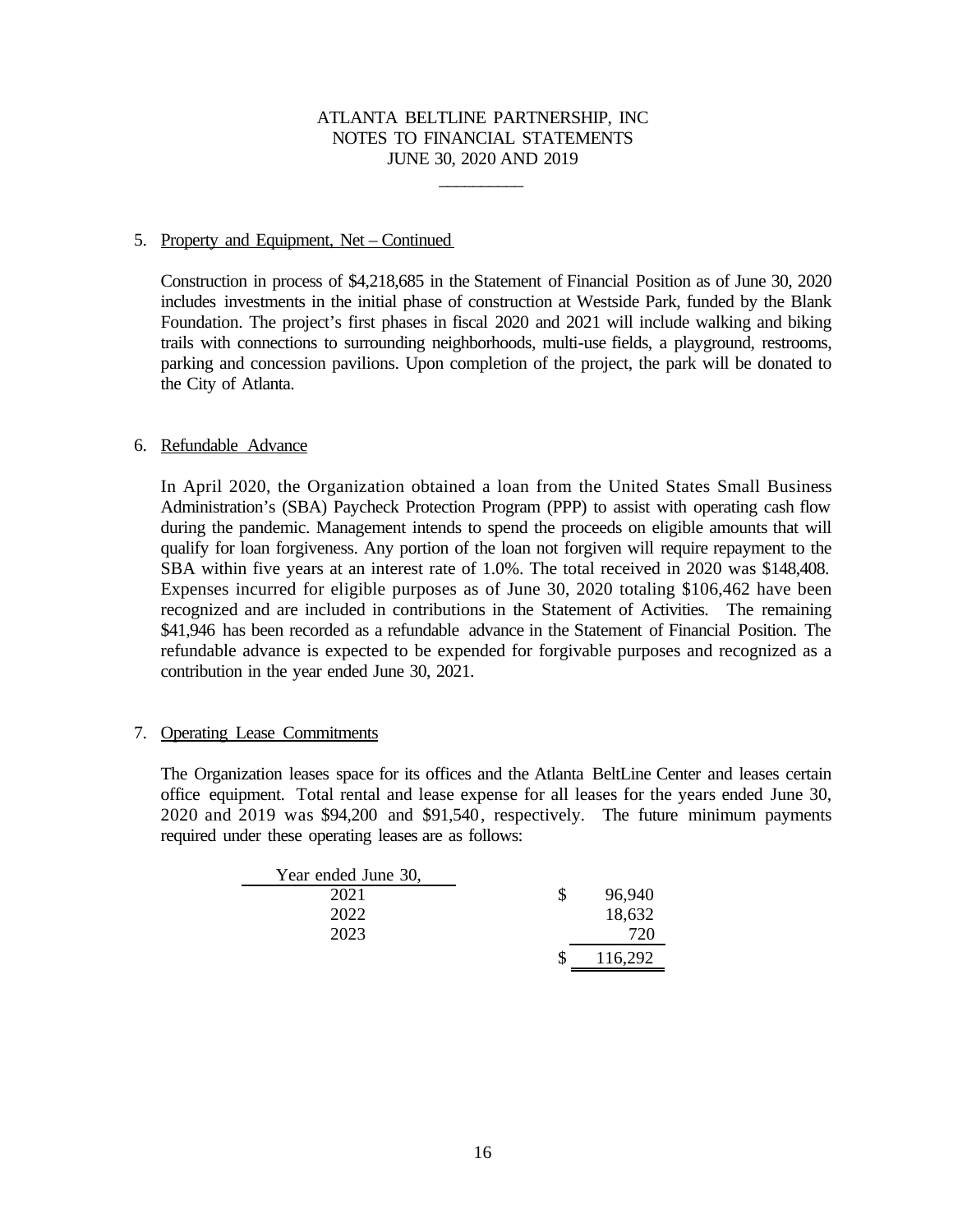\_\_\_\_\_\_\_\_\_\_

#### 8. Net Assets Without Donor Restrictions

Net assets without donor restrictions include funds the Organization has received that are not subject to donor-imposed restrictions consisting of the following at June 30:

|                                                                                                                        | 2020                                   | 2019               |  |
|------------------------------------------------------------------------------------------------------------------------|----------------------------------------|--------------------|--|
| Available for (deficit from) operations<br>Expended for construction in process<br>Expended for property and equipment | $(213,617)$ \$<br>4,218,685<br>598,105 | 281,100<br>861,473 |  |
| Total net assets without donor restrictions                                                                            | 4,603,173                              | 1,142,573          |  |
|                                                                                                                        |                                        |                    |  |

#### 9. Net Assets With Donor Restrictions

Net assets with donor restrictions are comprised of funds the Organization has received subject to donor-imposed restrictions consisting of the following at June 30:

|                                          | 2020          |          | 2019      |  |
|------------------------------------------|---------------|----------|-----------|--|
| Operating programs:                      |               |          |           |  |
| Engage the Public                        | \$<br>360,750 | S        | 368,804   |  |
| Empower the Residents                    | 76,070        |          | 15,000    |  |
| Total operating programs                 | 436,820       |          | 383,804   |  |
| Restricted for time                      | 265,991       |          | 44,750    |  |
| Capital campaign cash and pledges:       |               |          |           |  |
| Enable the Project                       | 905,473       |          | 1,149,076 |  |
| Total net assets with donor restrictions | 1,608,284     | <b>S</b> | 1,577,630 |  |

#### 10. Net Assets Released from Restrictions

Net assets with donor restrictions were released from donor restrictions by incurring expenditures satisfying the restricted purposes or by occurrence of other events specified by donors as follows for the year ended June 30:

|                                             |    | 2020      |               | 2019      |  |
|---------------------------------------------|----|-----------|---------------|-----------|--|
| Operating programs:                         |    |           |               |           |  |
| Engage the Public                           | \$ | 428,053   | <sup>\$</sup> | 433,250   |  |
| Empower the Residents                       |    | 156,630   |               | 65,000    |  |
| Total operating programs                    |    | 584,683   |               | 498,250   |  |
| Paycheck Protection Program                 |    | 106,462   |               |           |  |
| Capital campaign cash and pledges:          |    |           |               |           |  |
| Enable the Project                          |    | 4,860,338 |               | 2,175,932 |  |
| Total net assets released from restrictions | S  | 5,551,483 | <b>S</b>      | 2,674,182 |  |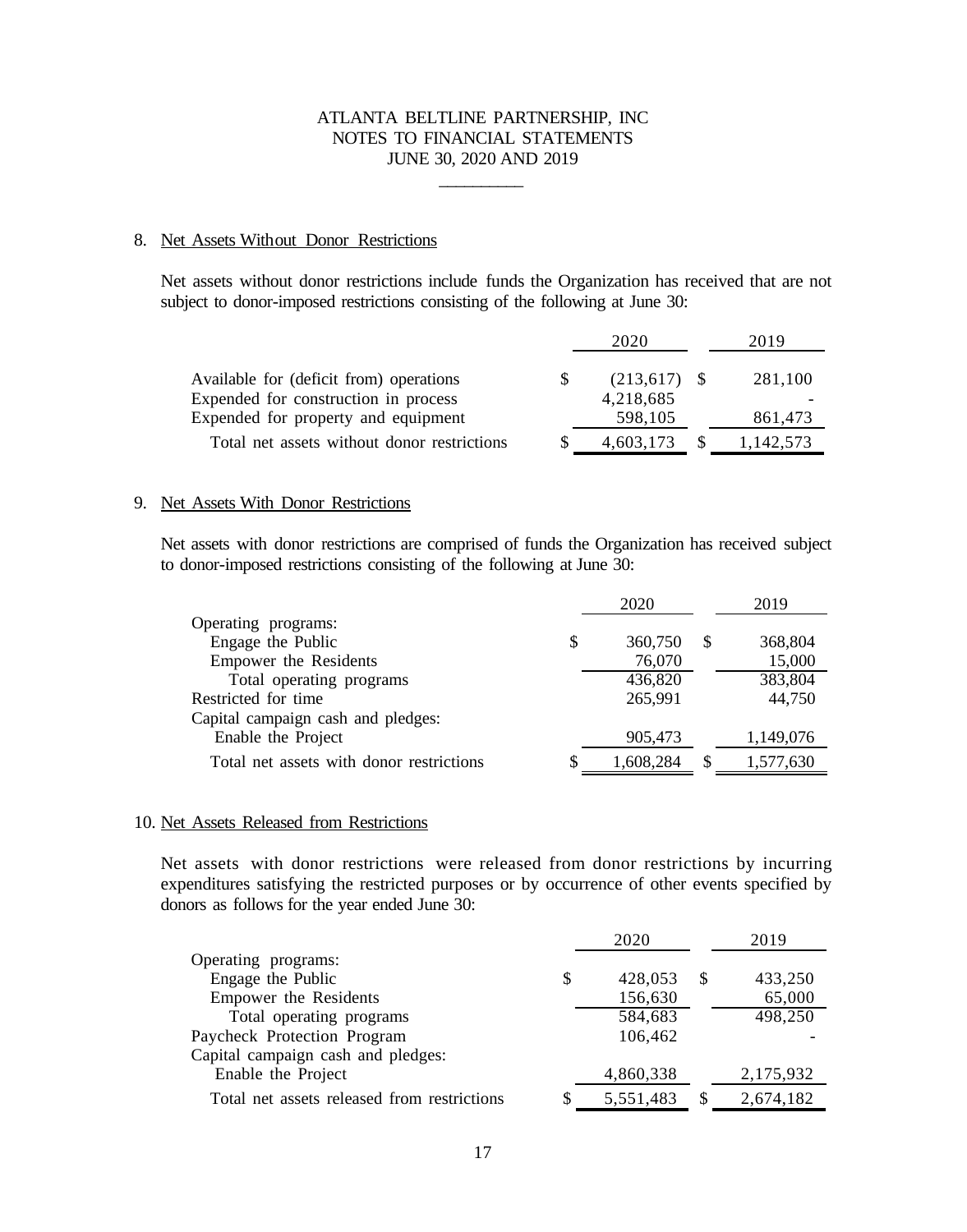\_\_\_\_\_\_\_\_\_\_

#### 11. In-Kind Donations

During the years ended June 30, 2020 and 2019, the Organization received the following in-kind contributions of materials and services that are reflected in the financial statements:

|                                               | 2020 |         |  | 2019   |  |
|-----------------------------------------------|------|---------|--|--------|--|
| Advertising and other supplies                | \$   | 47,595  |  | 5,185  |  |
| Land                                          |      | 657,500 |  |        |  |
| Legal, accounting and other professional fees |      | 1,750   |  | 12,002 |  |
| Special events                                |      |         |  | 46,058 |  |
| Other                                         |      | 50      |  |        |  |
| Total in-kind contributions                   | S    | 706,895 |  | 63,245 |  |

The land received was donated to another nonprofit organization during the year ended June 30, 2020 and is recorded in grant expense on the Statement of Functional Expenses. The land will be used in the construction of the Westside BeltLine Connector.

#### 12. Related Party Transactions

The Organization works in partnership with Atlanta BeltLine, Inc. ("ABI") to fulfill the Atlanta BeltLine vision. Payments to ABI during the years ended June 30, 2020 and 2019 totaled \$807,095 and \$1,350,850 , respectively . Payments to ABI are given in the form of grants for capital projects on the BeltLine, grants for operating projects, or for shared expenses. The amount due to ABI as of June 30, 2020 and 2019 is \$178,187 and \$379,716, respectively . Additionally, for the year ended June 30, 2020, \$657,500 of land was donated to ABI.

#### 13. Commitments

In December 2019, the Organization signed a construction contract for the Westside Park project. The total amount of the contact is \$17,028,306. The amount outstanding on the contract at June 30, 2020 was \$14,082,630, of which \$1,273,010 is recorded as accounts payable construction on the Statement of Financial Position. Funds raised from the "Advancing the Vision" capital campaign will be used to pay for this construction. This includes a conditional grant, of which \$13,281,315 is outstanding at June 30, 2020, which is further discussed in Note 1.

In July 2020, the Organization signed a contract for capital campaign consulting services for up to \$94,500.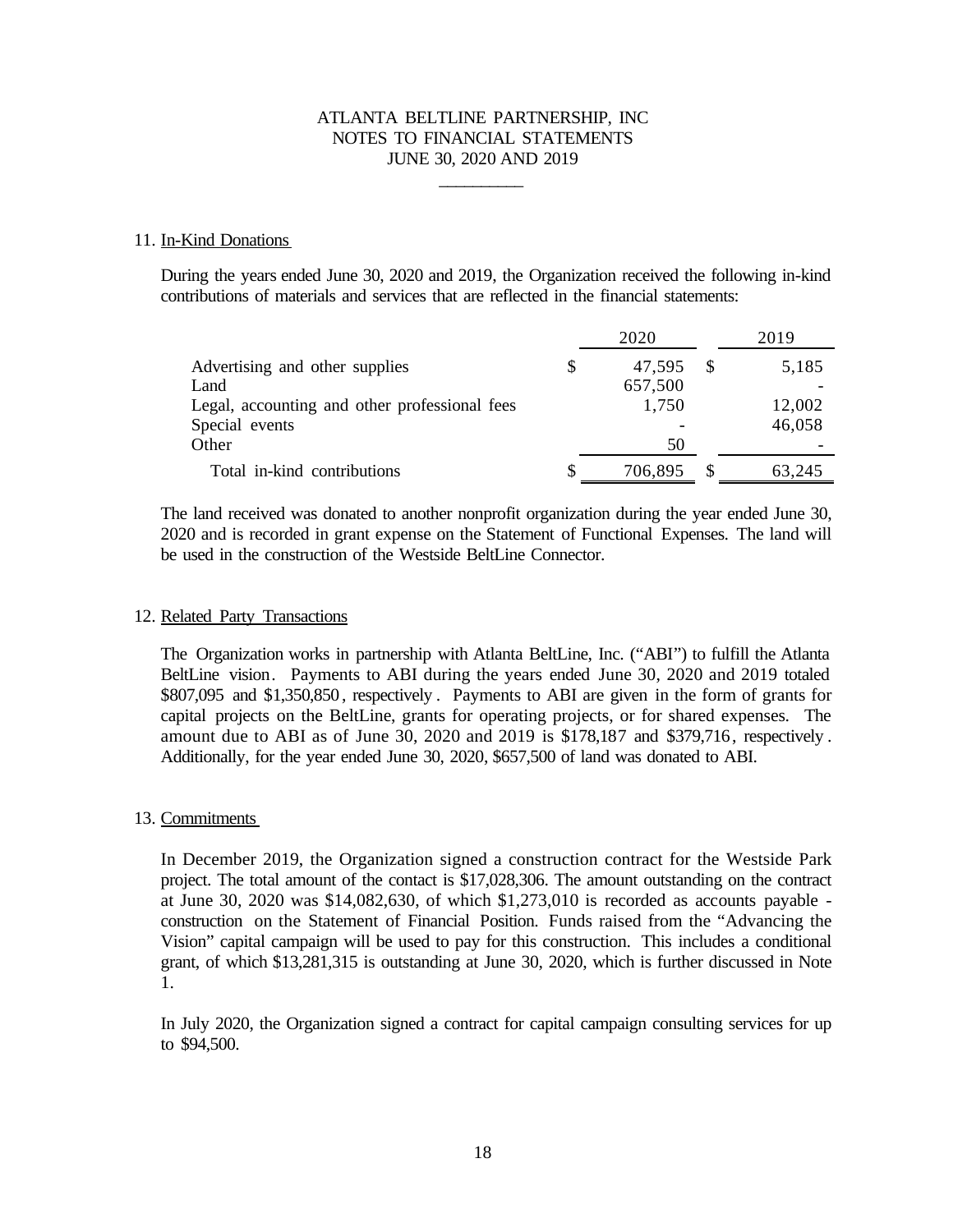\_\_\_\_\_\_\_\_\_\_

#### 14. Subsequent Events

Management has evaluated events and transactions which occurred through October 21, 2020, which was the date the financial statements were available to be issued. Except for the capital campaign consulting contract discussed in Note 13, there were no significant subsequent events requiring recognition or disclosure in the financial statements.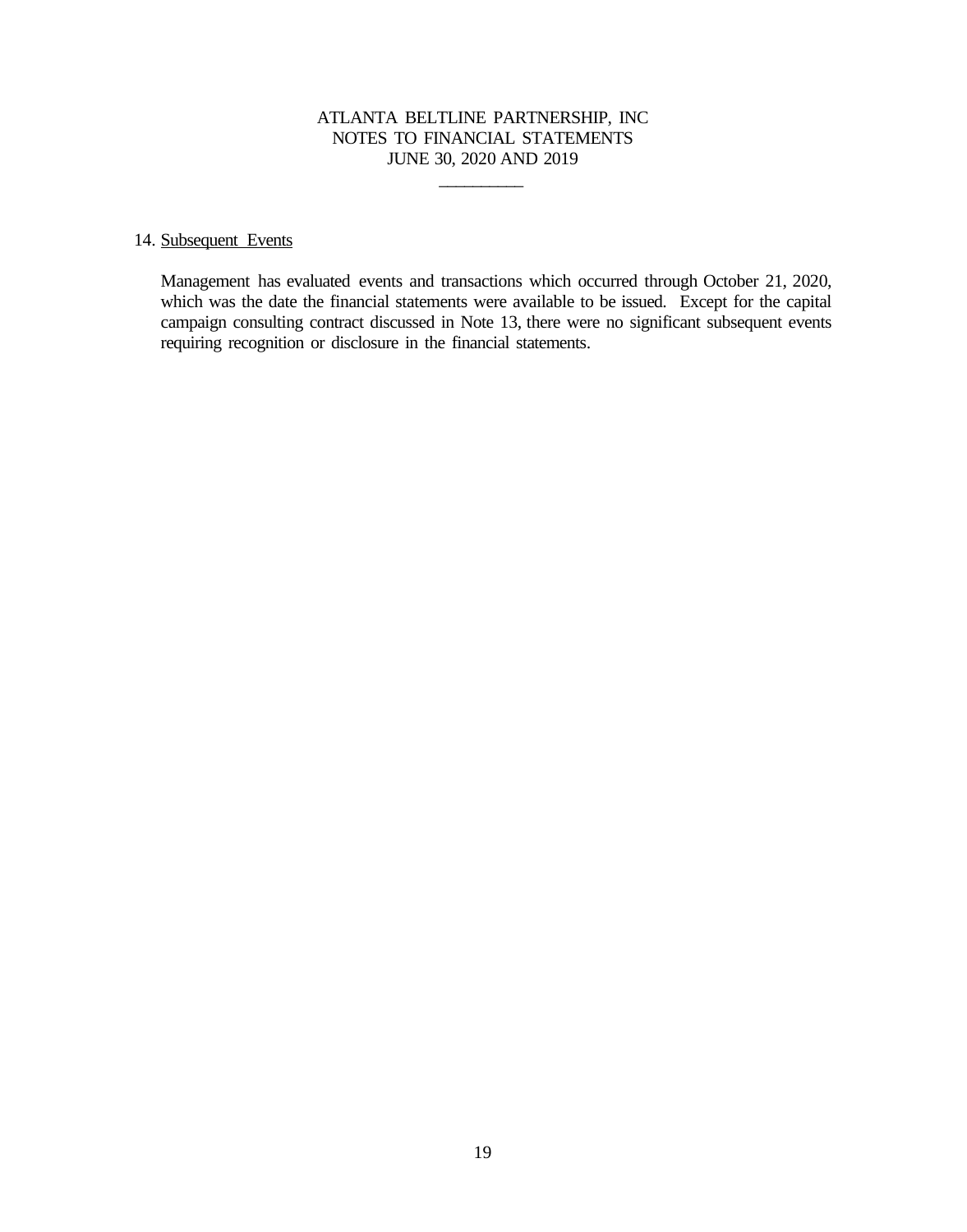ATLANTA BELTLINE PARTNERSHIP, INC.  $\overline{\phantom{a}}$ 

OTHER INFORMATION AS REQUIRED BY THE STATE OF GEORGIA